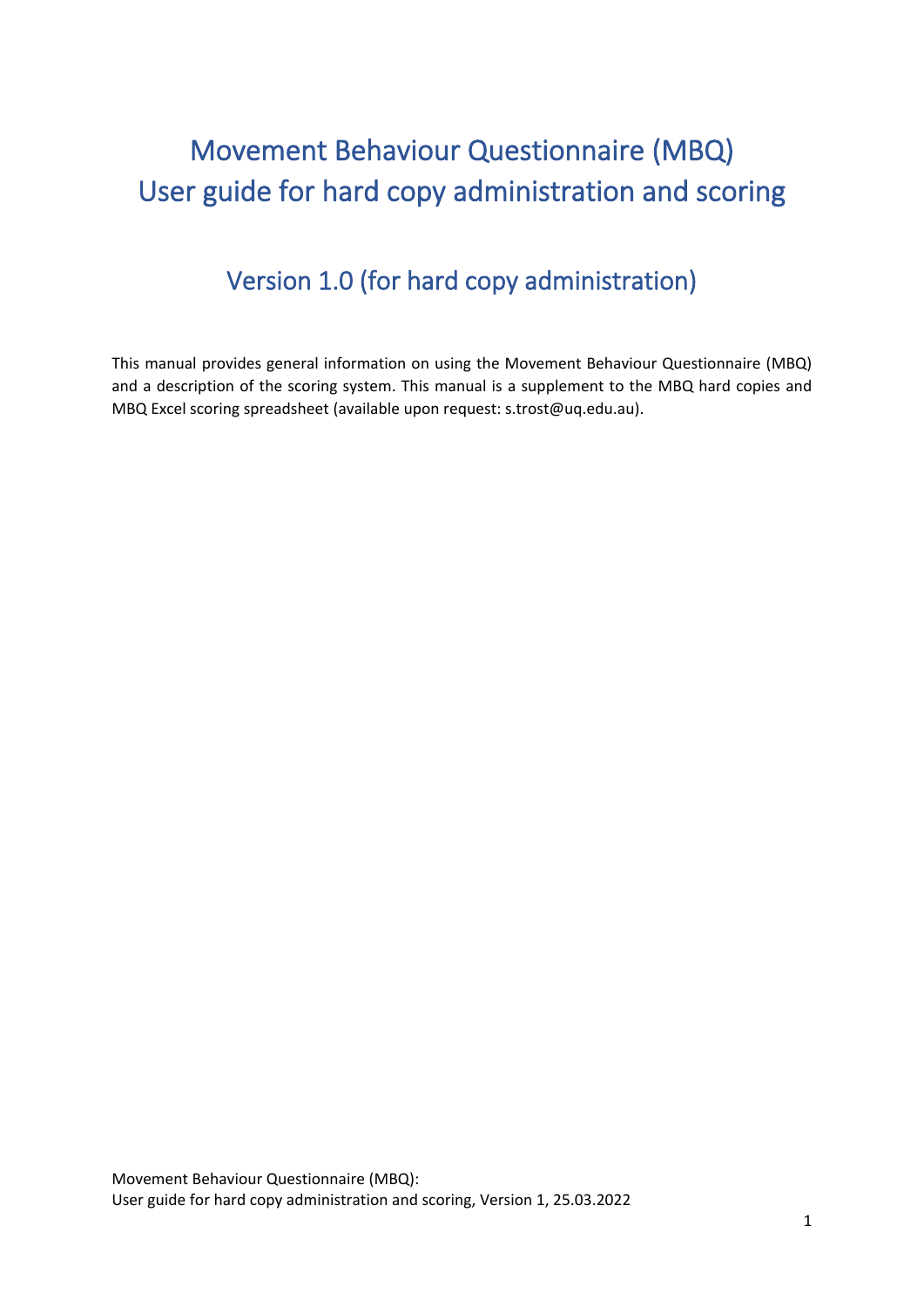### Introduction

- The MBQ is a validated "fit-for-purpose" rapid assessment tool for measuring movement behaviours in children aged 0 – 5 years.
- The behaviours assessed by the MBQ include active play, tummy time (MBQ-B only), restrained time (MBQ-B only), screen time and sleep.
- The MBQ is available in four versions: MBQ-B (open version), MBQ-B (closed version), MBQ-C (open version), and MBQ-C (closed version).
- The psychometrics of the MBQ-B and MBQ-C have been evaluated and are described below.

### Psychometric properties of the MBQ

As part of the EPOCH CRE, a study was conducted to evaluate the test-retest reliability and concurrent validity of the open-ended and closed-ended versions of the MBQ-B and MBQ-C. A total of 300 parent-child dyads completed the 10-day study protocol (MBQ-B: N=85; MBQ-C: N=215). To assess validity, children wore an accelerometer on the non-dominant wrist (ActiGraph GT3X+) for 7 days and parents completed 2 x 24-hour activity diaries recording screen time and sleep on two separate days. For babies (i.e., not yet walking), parents completed 2 x 24-hour activity diaries recording tummy time, active play, restrained time, screen time, and sleep on days 2 and 5 of the 7 day monitoring period. To assess test-retest reliability, parents were randomised to complete either the open- or closed-ended versions of the MBQ on day 7 and on day 10. Test-retest intraclass correlation coefficients (ICC's) were calculated using generalized linear mixed models and validity was assessed via Spearman correlations.

Test-retest reliability for the MBQ-B was good to excellent with ICC's ranging from 0.80 – 0.94 and 0.71 – 0.93 for the open- and closed-ended versions, respectively. For both versions, significant positive correlations were observed between 24-hour diary and MBQ-B reported tummy time, active play, restrained time, screen time, and sleep (rho = 0.39 – 0.87). Test-retest reliability for the MBQ-C was moderate to excellent with ICC's ranging from  $0.68 - 0.98$  and  $0.44 - 0.97$  for the open- and closed-ended versions, respectively. For both the open- and closed-ended versions, significant positive correlations were observed between 24-hour diary and MBQ-C reported screen time and sleep (rho = 0.44 – 0.86); and between MBQ-C reported and device-measured time in total active play and energetic play (rho =  $0.27 - 0.42$ ).

### User information

### Which MBQ should I use?

- MBQ-B: For babies who are yet to reach their walking milestone.
- MBQ-C: For children who can walk.
- Open-ended version (responses are provided in hours and minutes per day): Useful for research applications to collect data for statistical purposes.
- Closed answer version (response options are selected within a range): End users may prefer to administer the MBQ with closed answer responses; useful for clinical or primary care settings where the MBQ Index scoring system allows for patient feedback.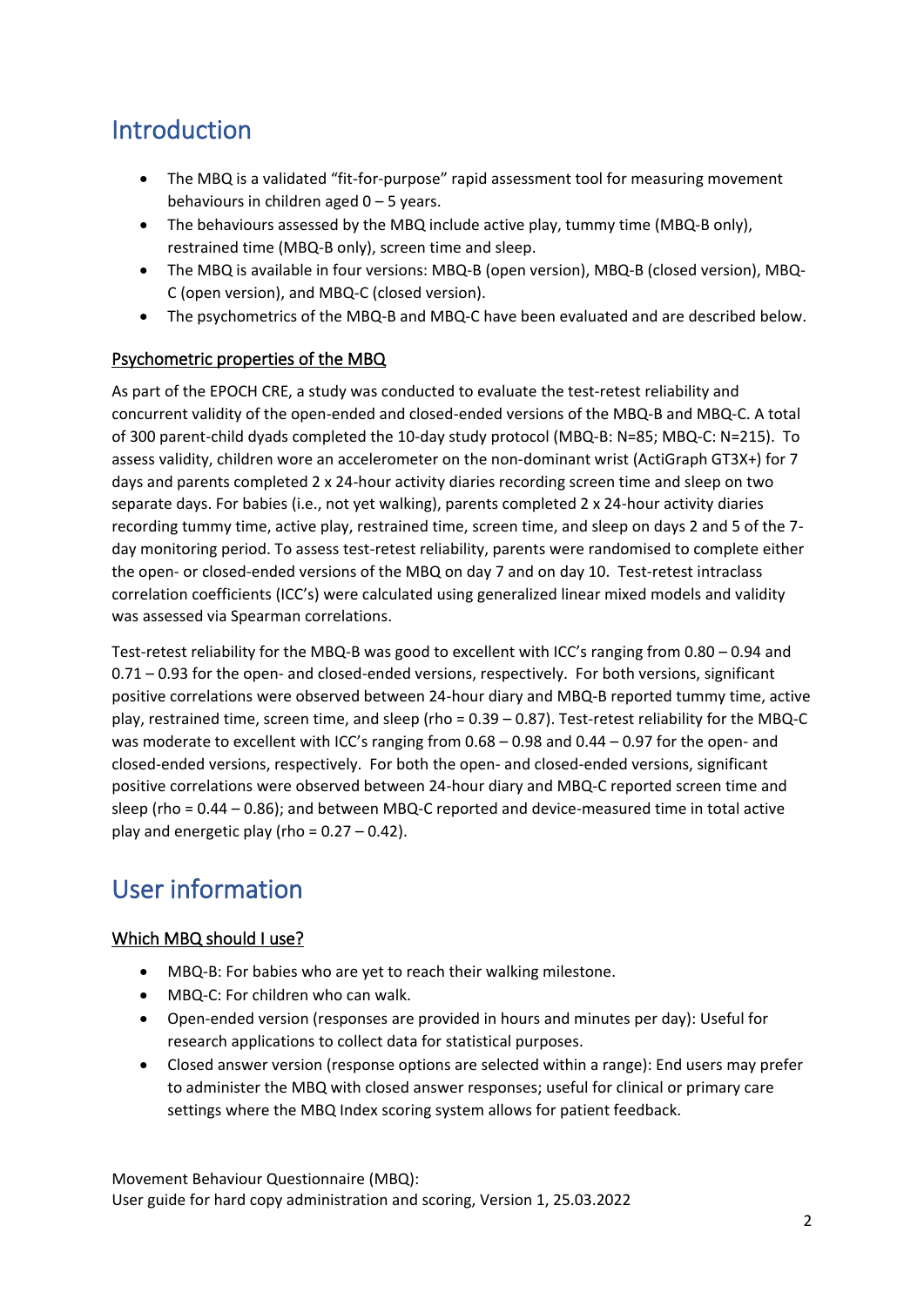### What are the differences between the MBQ-B and MBQ-C?

- The MBQ-B includes a tummy time item for babies who are yet to reach their rolling milestone, once babies can roll an active play item encompasses broader physical activities – thus, the MBQ is suitable from birth.
- The MBQ-B includes an item on restrained time.
- The MBQ-C assesses physical activity and screen time separately for weekdays and weekend days and calculates a weighted daily average for daily total active play, energetic play, passive screen time, and interactive screen time.
- The MBQ-C assesses sleep routine in addition to sleep duration.

### Scoring information

#### Calculation of outcome variables

- Each MBQ hard copy version includes instructions for administrators to manually calculate outcome variables.
- The Excel scoring spreadsheet enables automatic calculation of MBQ outcome variables for each health behaviour by entering MBQ responses.
- Administrators can view scores for the outcome variables on Excel scoring spreadsheet directly or when data is exported to a statistical program.
- Also included are indicator variables for adherence to guidelines for each behaviour and the 24-hour movement guidelines (active play, screen time and sleep behaviours).
- The table below lists the outcome variables calculated from items in the MBQ-B and MBQ-C, respectively.

| <b>Behaviour</b>    | <b>MBQ-B Outcome Variables</b>                                                                                                                       | <b>MBQ-C Outcome Variables</b>                                                                                                                                                                                                                                                                                                        |
|---------------------|------------------------------------------------------------------------------------------------------------------------------------------------------|---------------------------------------------------------------------------------------------------------------------------------------------------------------------------------------------------------------------------------------------------------------------------------------------------------------------------------------|
| Active play         | Tummy time (for babies not rolling)<br>Guideline adherence for tummy time<br>Active play (for babies rolling)<br>Guideline adherence for active play | Weekday total active play<br>Weekday energetic play<br>Weekend day total active play<br>Weekend day energetic play<br>Weighted average of energetic play<br>Weighted average of total active play<br>Guideline adherence                                                                                                              |
| Restrained time     | Restrained bout time<br>Daily restrained time<br>Guideline adherence                                                                                 | <b>NA</b>                                                                                                                                                                                                                                                                                                                             |
| Screen time 1, 2, 3 | Passive screen time<br>Interactive screen time<br>-<br>Total screen time<br>Guideline adherence                                                      | Weekday passive screen time<br>Weekday sedentary passive screen time<br>Weekday interactive screen time<br>Weekday sedentary interactive screen<br>time<br>Weekend day passive screen time<br>Weekend day sedentary passive screen<br>time<br>Weekend day interactive screen time<br>Weekend day sedentary interactive<br>screen time |

Movement Behaviour Questionnaire (MBQ):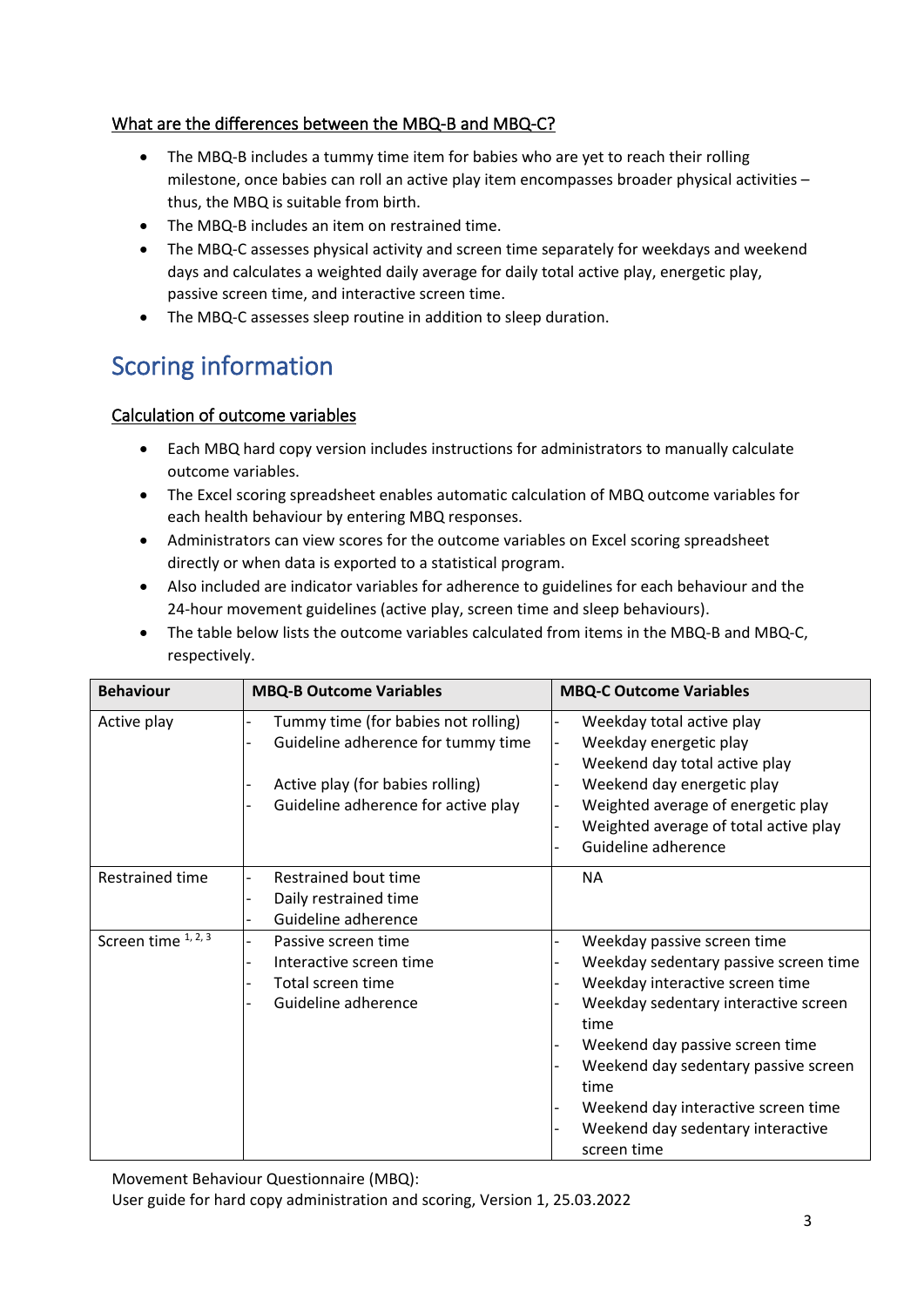|                                       |                                                                                                  | Weighted average of passive screen<br>time<br>Weighted average of sedentary passive<br>screen time<br>Weighted average of interactive screen<br>time<br>Weighted average of sedentary<br>interactive screen time<br>Weighted average of total screen time<br>Weighted average of total sedentary<br>screen time<br>Guideline adherence |
|---------------------------------------|--------------------------------------------------------------------------------------------------|----------------------------------------------------------------------------------------------------------------------------------------------------------------------------------------------------------------------------------------------------------------------------------------------------------------------------------------|
| Sleep                                 | Day sleep (i.e., napping)<br>$\overline{a}$<br>Night sleep<br>Total sleep<br>Guideline adherence | Day sleep (i.e., napping)<br>Night sleep<br>Total sleep<br>Sleep routine<br>Guideline adherence                                                                                                                                                                                                                                        |
| 24-hour Movement<br><b>Guidelines</b> | Guideline adherence                                                                              | Guideline adherence                                                                                                                                                                                                                                                                                                                    |

<sup>1</sup> Passive screen time is defined as 'watching' television programs, videos/internet clips or movies on a television, computer, or portable/mobile device such as iPad, tablet, or smartphone.

<sup>2</sup> Interactive screen time is defined as 'playing' games, looking at photos, or video chatting (e.g. FaceTime, Zoom, Skype) on a screen-based device such as a computer or laptop, video game console, iPad, tablet, or smartphone.

<sup>3</sup> Sedentary screen time is defined as screen time that is done whilst seated/lying down i.e., calculated by the difference between MBQ items for (1) total screen time and (2) screen time whilst standing.

#### Truncation of extreme values on the open-ended versions of the MBQ.

• Implausible or extreme values for the following outcome variables are truncated to the 95<sup>th</sup> percentile from the validation study dataset.

| <b>MBQ</b>             | <b>Outcome variable</b>       | <b>Truncated value</b> |
|------------------------|-------------------------------|------------------------|
| MBQ-B (open version)   | Total tummy time              | 180 minutes per day    |
| MBQ-B (closed version) | Total tummy time              | 180 minutes per day    |
| MBQ-B (open version)   | Total active play             | 480 minutes per day    |
| MBQ-B (open version)   | Total restrained time         | 360 minutes per day    |
| MBQ-B (closed version) | Total restrained time         | 360 minutes per day    |
| MBQ-C (open version)   | Weekday total active play     | 480 minutes per day    |
| MBQ-C (open version)   | Weekend day total active play | 480 minutes per day    |
| MBQ-C (open version)   | Weekday energetic play        | 360 minutes per day    |
| MBQ-C (open version)   | Weekend day energetic play    | 360 minutes per day    |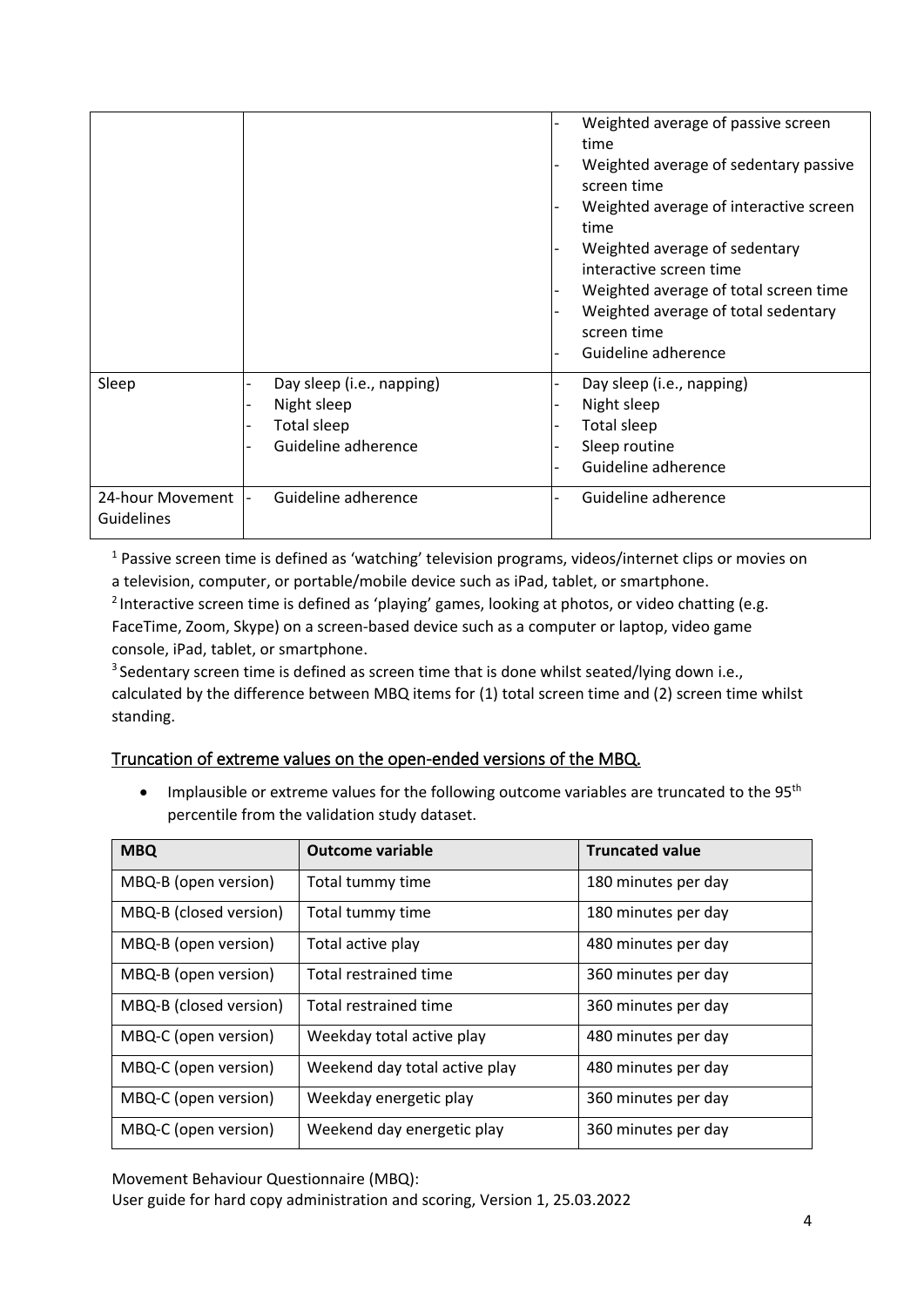## 1. MBQ-B (open version)

### 1.1. Calculation of outcome variables – variable names and description.

| <b>Outcome and item number</b>                          | <b>Description and calculation</b>                                                                                                                                                                      |  |
|---------------------------------------------------------|---------------------------------------------------------------------------------------------------------------------------------------------------------------------------------------------------------|--|
| TUMMY TIME AND ACTIVE PLAY                              |                                                                                                                                                                                                         |  |
| Total tummy time<br>$(Q1A$ and $Q1B)$                   | Total tummy time in minutes per day for babies who are yet to roll. For<br>babies who can roll, this variable will be missing.                                                                          |  |
|                                                         | times (Q1A) x ______minutes per time (Q1B)                                                                                                                                                              |  |
| Tummy time<br>(Q1A truncated)                           | Total tummy time. Extreme values (> 180 minutes) truncated to 180<br>minutes per day. If total tummy time <= 180 minutes, this variable will<br>equal 'Total tummy time'.                               |  |
| Tummy time Guideline adherence                          | Adherence with tummy time guideline for babies who are yet to roll of<br>at least 30 minutes of tummy time per day. $1 = Yes$ , $0 = No$ . For babies<br>who can roll, this variable will be missing.   |  |
| Total active play<br>(Q2)                               | Total active play in minutes per day for babies who can roll.<br>For babies who are yet to roll, this variable will be missing.                                                                         |  |
|                                                         | Q2 $($ hours x 60) + _ minutes                                                                                                                                                                          |  |
| Total active play<br>(Q2 truncated)                     | Total active play for babies who can roll. Extreme values (> 480<br>minutes) truncated to 480 minutes per day. If total active play <= 480<br>minutes, this variable will equal ' Total active play '.  |  |
| Active play Guideline adherence                         | Adherence with active play guideline for babies who can roll of at least<br>30 minutes of active play per day. $1 = Yes$ , $0 = No$ .<br>For babies who are yet to roll, this variable will be missing. |  |
| <b>RESTRAINED TIME</b>                                  |                                                                                                                                                                                                         |  |
| Usual restrained time                                   | Restrained time in minutes per bout per day.                                                                                                                                                            |  |
| (Q3B)                                                   | Q3B $($ hours x 60) + ______ minutes                                                                                                                                                                    |  |
| Total restrained time                                   | Total restrained time in minutes per day.                                                                                                                                                               |  |
| (Q3A and Q3B)                                           | times (Q3A) x usual restrained time (Q3B)                                                                                                                                                               |  |
| <b>Total restrained time</b><br>(Q3A and Q3B truncated) | Total restrained time. Extreme values (> 360 minutes) truncated to 360<br>minutes per day. If total restrained time is <= 360 minutes this variable<br>will equal 'Total restrained time'.              |  |
| <b>Restrained time Guideline</b><br>adherence           | Adherence with restrained time guideline of not more than 1 hour at a<br>time of restrained time (such as in a stroller, car seat or highchair). $1 =$<br>Yes, $0 = No$ .                               |  |
| <b>SCREEN TIME</b>                                      |                                                                                                                                                                                                         |  |
| Non-interactive screen time                             | Passive screen time in minutes per day.                                                                                                                                                                 |  |
| (Q4)                                                    | hours $x$ 60) +<br>Q4 (<br>minutes                                                                                                                                                                      |  |

Movement Behaviour Questionnaire (MBQ):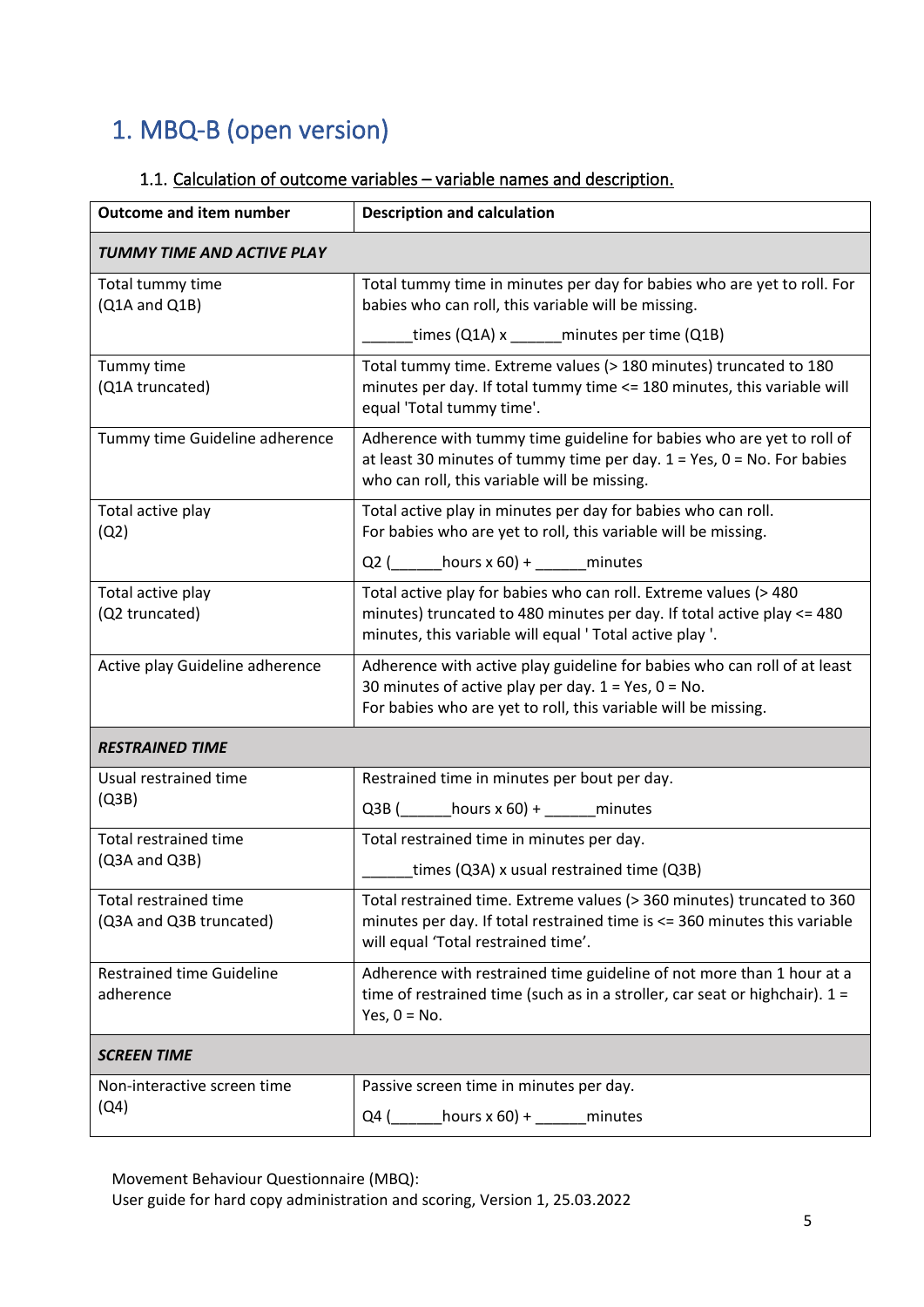| Interactive screen time<br>(Q5)             | Interactive screen time in minutes per day.<br>$Q5$ (hours x 60) + minutes                                                                                                                                                                                     |
|---------------------------------------------|----------------------------------------------------------------------------------------------------------------------------------------------------------------------------------------------------------------------------------------------------------------|
| Total screen time                           | Total screen time in minutes per day.<br>'Non-interactive screen time' + 'Interactive screen time'                                                                                                                                                             |
| Screen time Guideline adherence             | Adherence with screen time guideline of no screen time for<br>babies/children under 2 years. $1 = Yes$ , $0 = No$ .                                                                                                                                            |
| <b>SLEEP</b>                                |                                                                                                                                                                                                                                                                |
| Night sleep                                 | Time spent in night sleep in minutes per day.                                                                                                                                                                                                                  |
| (Q6)                                        | $Q6$ ( _______ hours x 60) + ______ minutes                                                                                                                                                                                                                    |
| Day sleep                                   | Time spent in day sleep in minutes per day.                                                                                                                                                                                                                    |
| (Q7)                                        | Q7 $\frac{1}{2}$ hours x 60) + _______ minutes                                                                                                                                                                                                                 |
| Total sleep                                 | Total sleep in minutes per day.                                                                                                                                                                                                                                |
|                                             | 'Night Sleep' + 'Day Sleep'                                                                                                                                                                                                                                    |
| Sleep Guideline adherence                   | Adherence with guideline for sleep of at least 14 hours per day for<br>babies until 3 months, at least 12 hours per day for babies aged 4 to 11<br>months, or at least 11 hours per day for babies/children aged 12<br>months or older. $1 = Yes$ , $0 = No$ . |
| Adherence with 24-hour movements guidelines |                                                                                                                                                                                                                                                                |
| 24-hour movement guideline                  | Adherence with the 24-hour movement guidelines. $1 = Yes$ , $0 = No$ .                                                                                                                                                                                         |
| adherence                                   | For babies who are yet to roll:                                                                                                                                                                                                                                |
|                                             | This condition would be true (1) if the baby met all 3 recommendations<br>for tummy time, screen time, and sleep (based on age):                                                                                                                               |
|                                             | 1. Tummy time Guideline adherence = '1' AND                                                                                                                                                                                                                    |
|                                             | 2. Screen time Guideline adherence = '1' AND                                                                                                                                                                                                                   |
|                                             | 3. Sleep Guideline adherence = '1'                                                                                                                                                                                                                             |
|                                             | For babies who can roll:                                                                                                                                                                                                                                       |
|                                             | This condition would be true (1) if the baby met all 3 recommendations<br>for active play, screen time, and sleep (based on age):                                                                                                                              |
|                                             | 1. Active play Guideline adherence = '1' AND                                                                                                                                                                                                                   |
|                                             |                                                                                                                                                                                                                                                                |
|                                             | 2. Screen time Guideline adherence = '1' AND                                                                                                                                                                                                                   |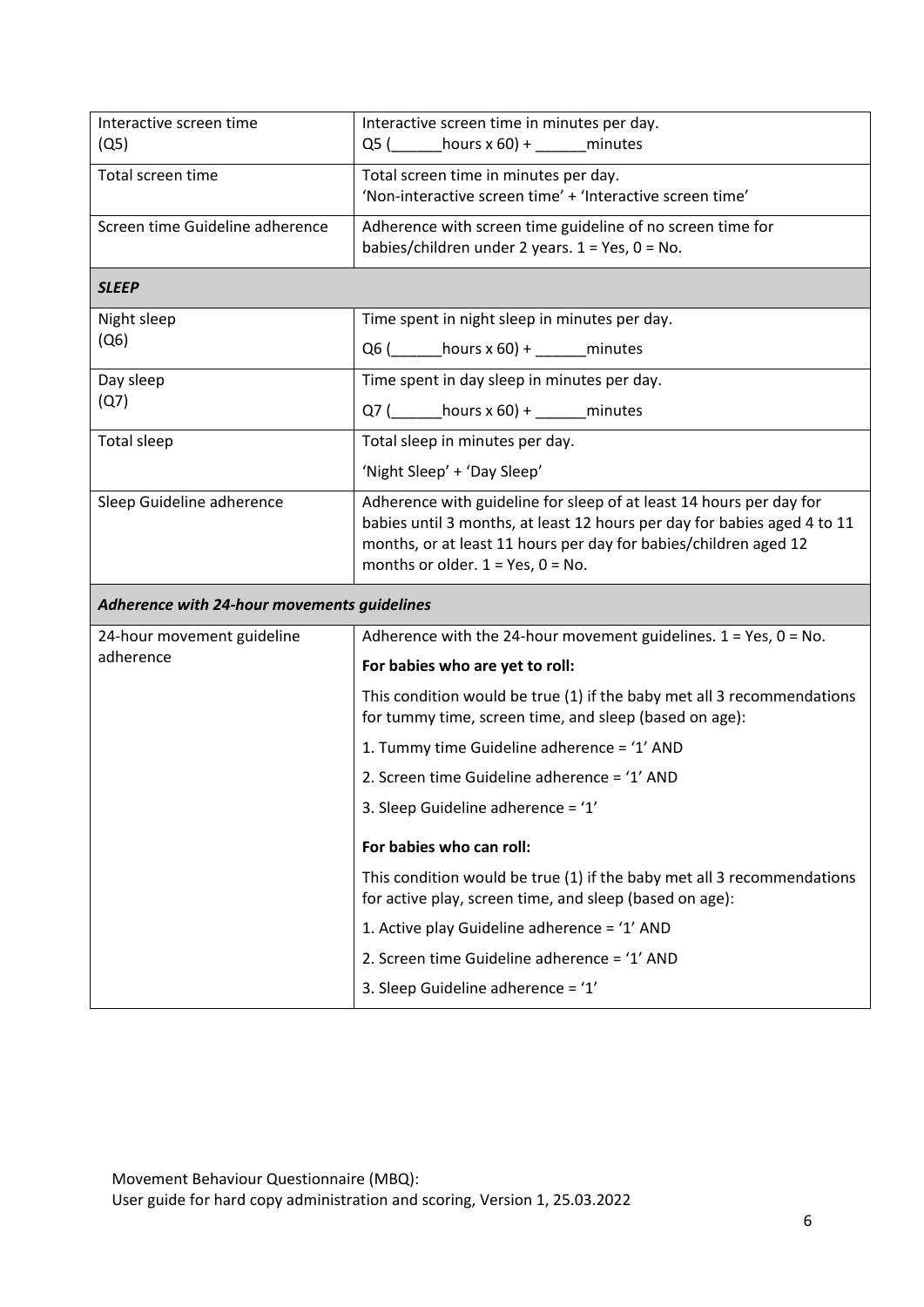# 2. MBQ-B (closed version)

| 2.1. Calculation of outcome variables - variable names and description. |  |
|-------------------------------------------------------------------------|--|
|-------------------------------------------------------------------------|--|

| Variable name                                    | <b>Description</b>                                                                                                                                                                                                                                                               |  |
|--------------------------------------------------|----------------------------------------------------------------------------------------------------------------------------------------------------------------------------------------------------------------------------------------------------------------------------------|--|
| TUMMY TIME AND ACTIVE PLAY                       |                                                                                                                                                                                                                                                                                  |  |
| Total tummy time<br>(Q1A and Q1B)                | Total tummy time in minutes per day for babies who are yet to roll. For<br>babies who can roll, this variable will be missing.                                                                                                                                                   |  |
|                                                  | Product of the frequency of tummy time (Q1A) and the duration of tummy<br>time (Q1B). Duration is based on the mid-point of each response category<br>for Q1B where $1 = 2.5$ , $2 = 7.5$ , $3 = 12.5$ , $4 = 18$ , $5 = 23$ , $6 = 28$ , or the<br>maximum value for $7 = 30$ . |  |
|                                                  | times (Q1A) x usual tummy time (Q1B)                                                                                                                                                                                                                                             |  |
| Tummy time<br>(Q1A truncated)                    | Total tummy time. Extreme values (> 180 minutes) truncated to 180<br>minutes per day. If total tummy time <= 180 minutes, this variable will<br>equal ' Total tummy time '.                                                                                                      |  |
| Tummy time Guideline<br>adherence                | Adherence with active play guideline for babies who are yet to roll of at<br>least 30 minutes of tummy time per day. $1 = Yes$ , $0 = No$ . For babies who<br>can roll, this variable will be missing.                                                                           |  |
| Total active play<br>(Q2)                        | Total active play in minutes per day for babies who can roll.<br>For babies who are yet to roll, this variable will be missing.                                                                                                                                                  |  |
|                                                  | Duration is based on the mid-point of each response category for Q2<br>where $1 = 7.5$ , $2 = 22.5$ , $3 = 45$ , $4 = 75$ , $5 = 105$ , or the maximum value for 6<br>$= 120.$                                                                                                   |  |
| Active Play Guideline adherence                  | Adherence with active play guideline for babies who can roll of at least 30<br>minutes of active play per day. $1 = Yes$ , $0 = No$ . For babies who are yet to<br>roll, this variable will be missing.                                                                          |  |
| <b>RESTRAINED TIME</b>                           |                                                                                                                                                                                                                                                                                  |  |
| Usual restrained time                            | Restrained time in minutes per bout per day.                                                                                                                                                                                                                                     |  |
| (Q3B)                                            | Duration is based on the mid-point of each response category for Q3B<br>where $1 = 7.5$ , $2 = 22.5$ , $3 = 37.5$ , $4 = 52.5$ , $5 = 75$ , $6 = 105$ , or the maximum<br>value for $7 = 120$ .                                                                                  |  |
| Total restrained time                            | Total restrained time in minutes per day.                                                                                                                                                                                                                                        |  |
| (Q3A and Q3B)                                    | Product of the frequency of restrained time (Q3A) and the duration of<br>restrained time (Q3B).                                                                                                                                                                                  |  |
|                                                  | times (Q3A) x usual restrained time (Q3B)                                                                                                                                                                                                                                        |  |
| Total restrained time<br>(Q3A and Q3B truncated) | Total restrained time. Extreme values (> 360 minutes) truncated to 360<br>minutes per day. If total restrained time is <= 360 minutes this variable will<br>equal 'Total restrained time'.                                                                                       |  |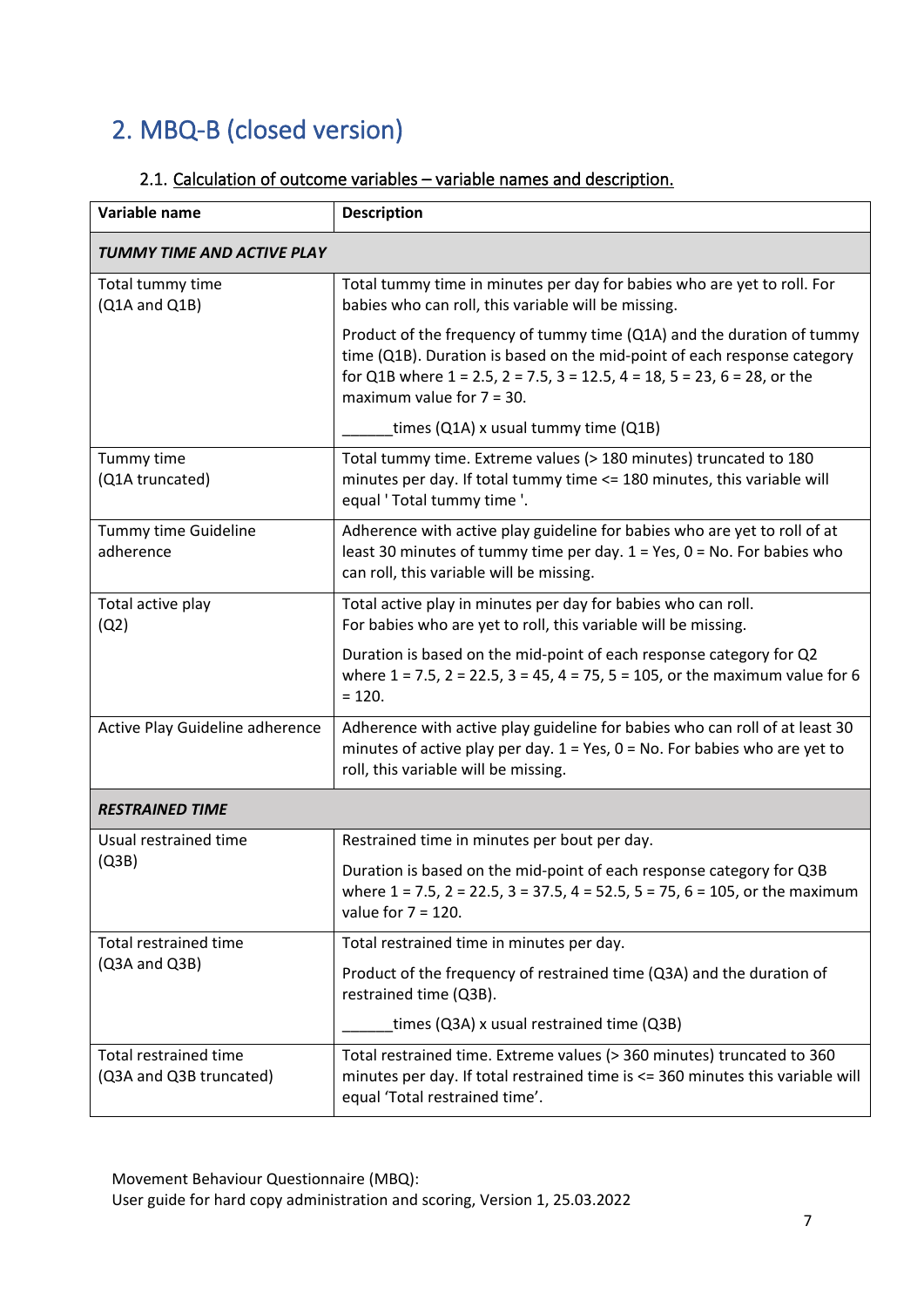| <b>Restrained time Guideline</b><br>adherence | Adherence with restrained time guideline of not more than 1 hour at a<br>time of restrained time (such as in a stroller, car seat or highchair). $1 = Yes$ ,<br>$0 = No.$                                                                                                     |  |
|-----------------------------------------------|-------------------------------------------------------------------------------------------------------------------------------------------------------------------------------------------------------------------------------------------------------------------------------|--|
| <b>SCREEN TIME</b>                            |                                                                                                                                                                                                                                                                               |  |
| Non-interactive screen time<br>(Q4)           | Passive screen time in minutes per day.                                                                                                                                                                                                                                       |  |
|                                               | Duration is based on the minimum possible value where $0 = 0$ , or the mid-<br>point of each response category for Q4 where $1 = 7.5$ , $2 = 22.5$ , $3 = 45$ , $4 = 22.5$<br>75, 5 = 105, or the maximum value for $6 = 120$ .                                               |  |
| Interactive screen time                       | Interactive screen time in minutes per day.                                                                                                                                                                                                                                   |  |
| (Q5)                                          | Duration is based on the minimum possible value where $0 = 0$ , or the mid-<br>point of each response category for Q5 where $1 = 7.5$ , $2 = 22.5$ , $3 = 45$ , $4 = 22.5$<br>75, 5 = 105, or the maximum value for $6 = 120$ .                                               |  |
| Total screen time                             | Total screen time in minutes per day.<br>'Non-interactive screen time' + 'Interactive screen time'                                                                                                                                                                            |  |
| Screen time Guideline<br>adherence            | Adherence with screen time guideline of no screen time for                                                                                                                                                                                                                    |  |
|                                               | babies/children under 2 years. $1 = Yes$ , $0 = No$ .                                                                                                                                                                                                                         |  |
| <b>SLEEP</b>                                  |                                                                                                                                                                                                                                                                               |  |
| Night sleep<br>(Q6)                           | Total night sleep in minutes per day.                                                                                                                                                                                                                                         |  |
|                                               | Duration is based on the minimum possible value where $1 = 300$ , or the<br>mid-point of each response category for Q6 where $2 = 420$ , $3 = 540$ , $4 = 120$<br>660, 5 = 780, or the maximum value for $6 = 840$ .                                                          |  |
| Day sleep                                     | Total day sleep in minutes per day.                                                                                                                                                                                                                                           |  |
| (Q7)                                          | Duration is based on the minimum possible value where $1 = 30$ , or the<br>mid-point of each response category for Q7 where $2 = 90$ , $3 = 150$ , $4 = 210$ ,<br>or the maximum value for $5 = 240$ .                                                                        |  |
| Total sleep                                   | Total sleep in minutes per day.                                                                                                                                                                                                                                               |  |
|                                               | 'Night Sleep' + 'Day Sleep'                                                                                                                                                                                                                                                   |  |
| Sleep Guideline adherence                     | Adherence with guideline for sleep between 14 and 17 hours per day for<br>babies until 3 months, between 12 and 16 hours per day for babies aged 4<br>to 11 months, or between 11 and 14 hours per day for babies/children<br>aged 12 months or older. $1 = Yes$ , $0 = No$ . |  |
| Adherence with 24-hour movements guidelines   |                                                                                                                                                                                                                                                                               |  |
| 24-hour movement guideline                    | Adherence with the 24-hour movement guidelines. $1 = Yes$ , $0 = No$ .                                                                                                                                                                                                        |  |
| adherence                                     | For babies who are yet to roll:                                                                                                                                                                                                                                               |  |
|                                               | This condition would be true (1) if the baby met all 3 recommendations for<br>tummy time, screen time, and sleep (based on age):                                                                                                                                              |  |
|                                               | 1. Tummy time Guideline adherence = '1' AND<br>2. Screen time Guideline adherence = '1' AND<br>3. Sleep Guideline adherence = '1'                                                                                                                                             |  |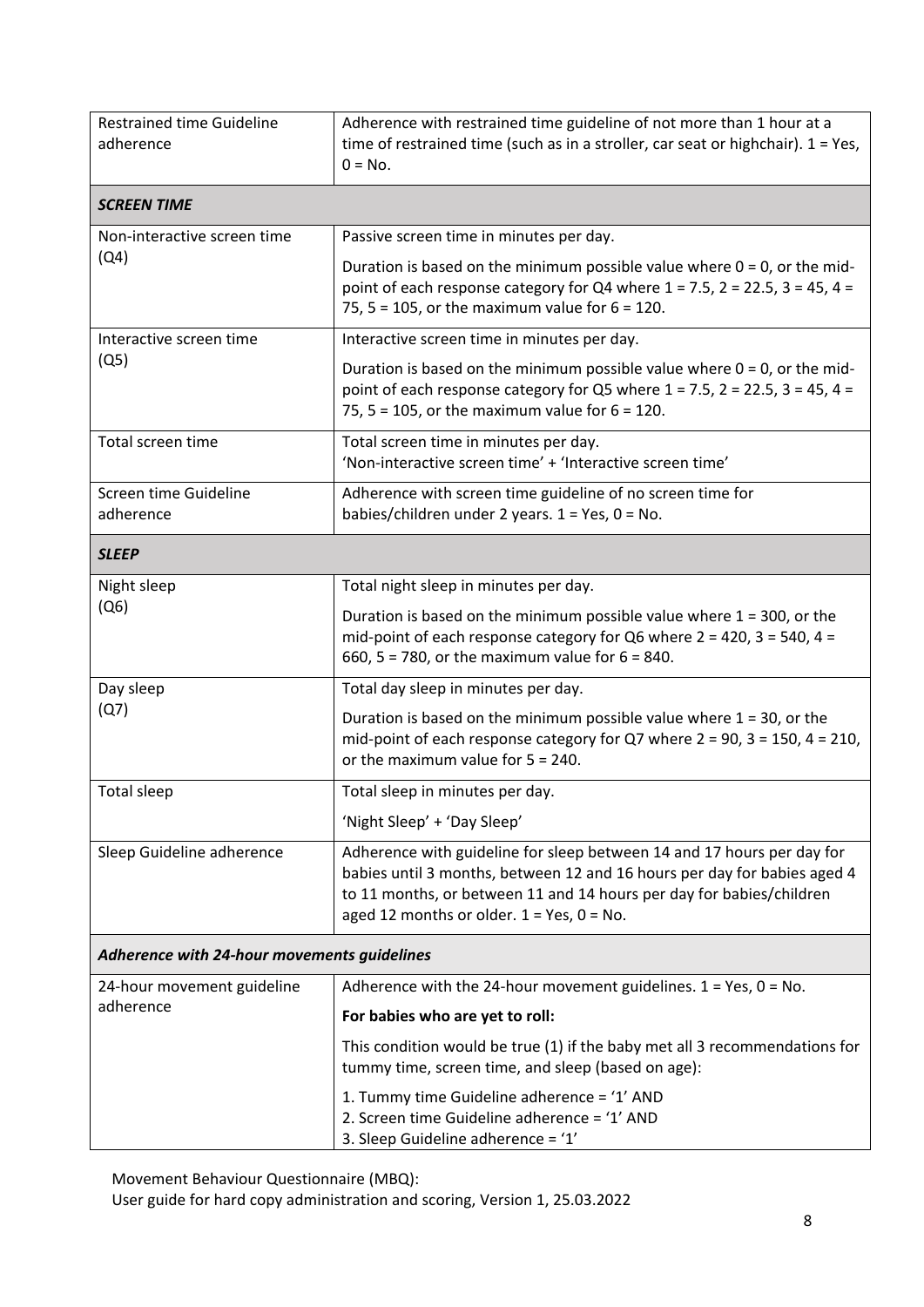| For babies who can roll:                                                                                                           |
|------------------------------------------------------------------------------------------------------------------------------------|
| This condition would be true (1) if the baby met all 3 recommendations for<br>active play, screen time, and sleep (based on age):  |
| 1. Active play Guideline adherence = '1' AND<br>2. Screen time Guideline adherence = '1' AND<br>3. Sleep Guideline adherence = '1' |

## 3. MBQ-C (open version)

| <b>Scoring variable</b>                          | <b>Description</b>                                                                                                                                                                                                                   |
|--------------------------------------------------|--------------------------------------------------------------------------------------------------------------------------------------------------------------------------------------------------------------------------------------|
| PHYSICAL ACTIVITY                                |                                                                                                                                                                                                                                      |
| Weekday total active play (Q1A)                  | Weekday total physical activity in minutes per day.                                                                                                                                                                                  |
|                                                  | $Q1A$ (hours x 60) + minutes                                                                                                                                                                                                         |
| Weekday total active play<br>(Q1A truncated)     | Weekday total physical activity. Extreme values (> 480 minutes)<br>truncated to 480 minutes per day. If weekday total physical activity <=<br>480 minutes, then this variable will equal 'Weekday total active play'.                |
| Weekday energetic play (Q1B)                     | Weekday energetic play in minutes per day.                                                                                                                                                                                           |
|                                                  | Q1B $($ hours $x$ 60) + ______ minutes                                                                                                                                                                                               |
| Weekday energetic play<br>(Q1B truncated)        | Weekday energetic play. Extreme values (> 360 minutes) truncated to<br>360 minutes per day. If weekday energetic play <= 360 minutes, then this<br>variable will equal 'Weekday energetic play'.                                     |
| Weekend day total active play                    | Weekend day total physical activity in minutes per day.                                                                                                                                                                              |
| (Q2A)                                            | $Q2A$ ( _______ hours x 60) + ______ minutes                                                                                                                                                                                         |
| Weekend day total active play<br>(Q2A truncated) | Weekend day total physical activity. Extreme values (> 480 minutes)<br>truncated to 480 minutes per day. If weekend day total physical activity<br><= 480 minutes, then this variable will equal 'Weekend day total active<br>play'. |
| Weekend day energetic play                       | Weekend day energetic play in minutes per day.                                                                                                                                                                                       |
| (Q2B)                                            | Q2B $($ hours x 60) + ______ minutes                                                                                                                                                                                                 |
| Weekend day energetic play<br>(Q2B truncated)    | Weekend day energetic play. Extreme values (> 360 minutes) truncated<br>to 360 minutes per day. If weekend day MVPA <= 360 minutes, then this<br>variable will equal 'Weekend day energetic play'.                                   |
| Weighted average of total active                 | Weighted average of total physical activity in minutes per day.                                                                                                                                                                      |
| play                                             | ((Weekday total active play x 5) + (Weekend day total active play x 2)) / 7                                                                                                                                                          |
| Weighted average of energetic                    | Weighted average of energetic play in minutes per day.                                                                                                                                                                               |
| play                                             | ((Weekday energetic play x 5) + (Weekend day energetic play x 2)) / 7                                                                                                                                                                |

### 3.1. Calculation of outcome variables – variable names and description.

Movement Behaviour Questionnaire (MBQ):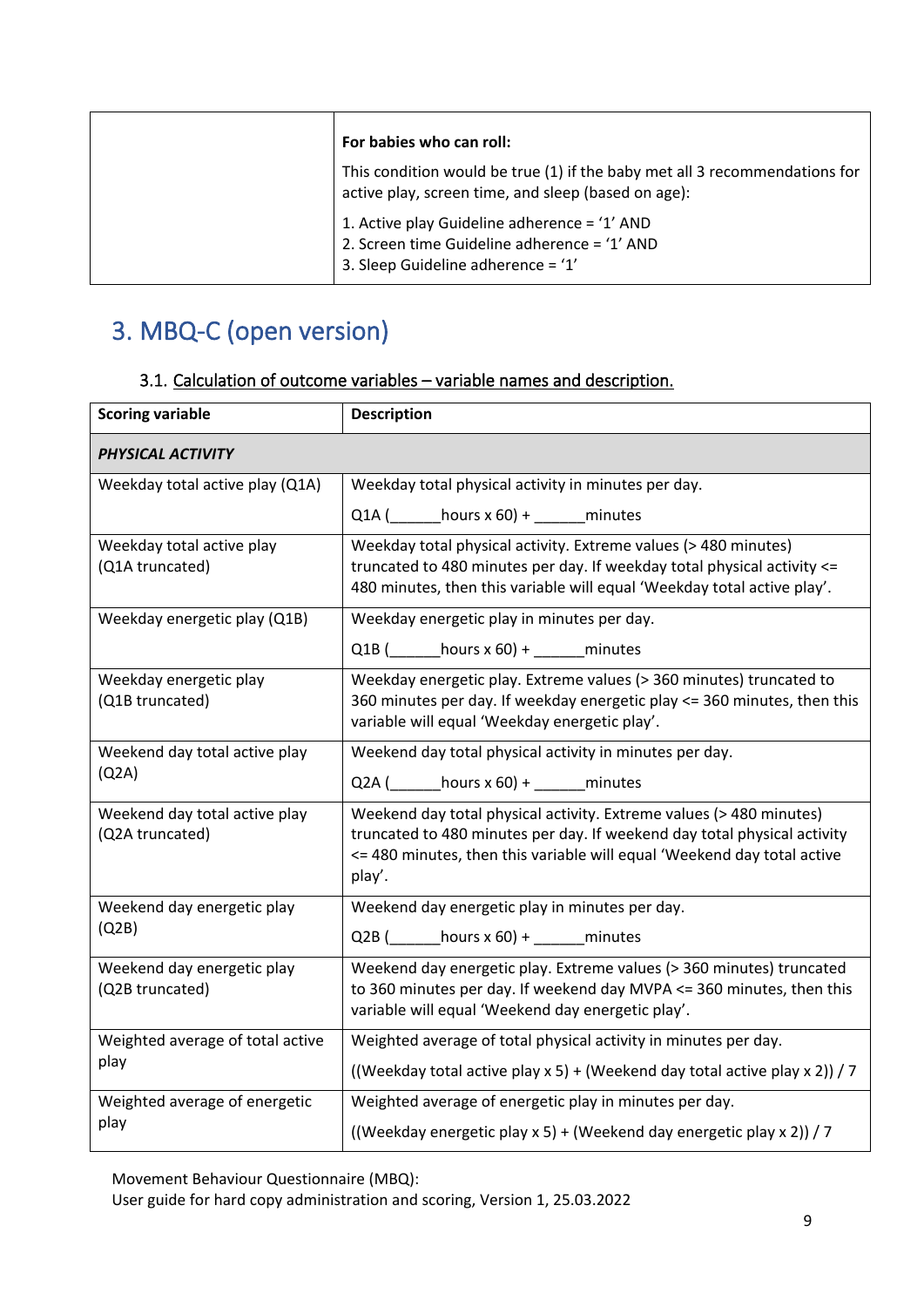| Physical activity Guideline<br>adherence                    | Adherence with physical activity guideline for children of at least 3 hours<br>of total physical activity per day, including 1 hour of energetic play. 1 =<br>Yes, $0 = No$ .                                                         |
|-------------------------------------------------------------|---------------------------------------------------------------------------------------------------------------------------------------------------------------------------------------------------------------------------------------|
| <b>SCREEN TIME</b>                                          |                                                                                                                                                                                                                                       |
| Weekday passive screen time<br>(Q3A)                        | Weekday passive screen time in minutes per day.                                                                                                                                                                                       |
|                                                             | Q3A $($ hours x 60) + ______ minutes                                                                                                                                                                                                  |
| Weekday passive screen time                                 | Weekday passive screen time while standing in minutes per day.                                                                                                                                                                        |
| while standing (Q3B)                                        | $Q3B$ (hours x 60) + minutes                                                                                                                                                                                                          |
| Weekend day passive screen time                             | Weekend day passive screen time in minutes per day.                                                                                                                                                                                   |
| (Q4A)                                                       | $Q4A$ ( $hours \times 60$ ) + minutes                                                                                                                                                                                                 |
| Weekend day passive screen time                             | Weekend day passive screen time while standing in minutes per day.                                                                                                                                                                    |
| while standing (Q4B)                                        | Q4B $\begin{pmatrix} - & \text{hours} \times 60 \end{pmatrix}$ + ________ minutes                                                                                                                                                     |
| Weekday SEDENTARY passive                                   | Weekday SEDENTARY passive screen time in minutes per day.                                                                                                                                                                             |
| screen time                                                 | Weekday passive screen time - Weekday passive screen time while<br>standing                                                                                                                                                           |
|                                                             | NOTE. If weekday passive screen time while standing exceeds total<br>passive screen time, 'Weekday passive screen time' should be used to<br>calculate the weighted average for Weekday SEDENTARY passive screen<br>time.             |
| Weekend day SEDENTARY passive                               | Weekend day SEDENTARY passive screen time in minutes per day.                                                                                                                                                                         |
| screen time                                                 | Weekend day passive screen time - Weekend day passive screen time<br>while standing                                                                                                                                                   |
|                                                             | NOTE. If weekend day passive screen time while standing exceeds total<br>passive screen time, 'Weekend day passive screen time' should be used<br>to calculate the weighted average for Weekend day SEDENTARY passive<br>screen time. |
| Weighted average of passive<br>screen time                  | ((Weekday passive screen time $x 5$ ) + (Weekend day passive screen time<br>$x 2)$ ) / 7                                                                                                                                              |
| Weighted average of SEDENTARY<br>passive screen time        | ((Weekday SEDENTARY passive screen time x 5) + (Weekend day<br>SEDENTARY passive screen time x 2)) / 7                                                                                                                                |
| Weekday interactive screen time                             | Weekday interactive screen time in minutes per day.                                                                                                                                                                                   |
| (Q5A)                                                       | $Q5A$ ( ________ hours x 60) + ________ minutes                                                                                                                                                                                       |
| Weekday interactive screen time<br>while standing (Q5B)     | Weekday interactive screen time while standing in minutes per day.                                                                                                                                                                    |
|                                                             | $Q5B$ (hours x 60) + ______ minutes                                                                                                                                                                                                   |
| Weekend day interactive screen                              | Weekend day interactive screen time in minutes per day.                                                                                                                                                                               |
| time (Q6A)                                                  | $Q6A$ ( ________ hours x 60) + ________ minutes                                                                                                                                                                                       |
| Weekend day interactive screen<br>time while standing (Q6B) | Weekend day interactive screen time while standing in minutes per day.                                                                                                                                                                |
|                                                             | $Q6B$ (hours x 60) + ______ minutes                                                                                                                                                                                                   |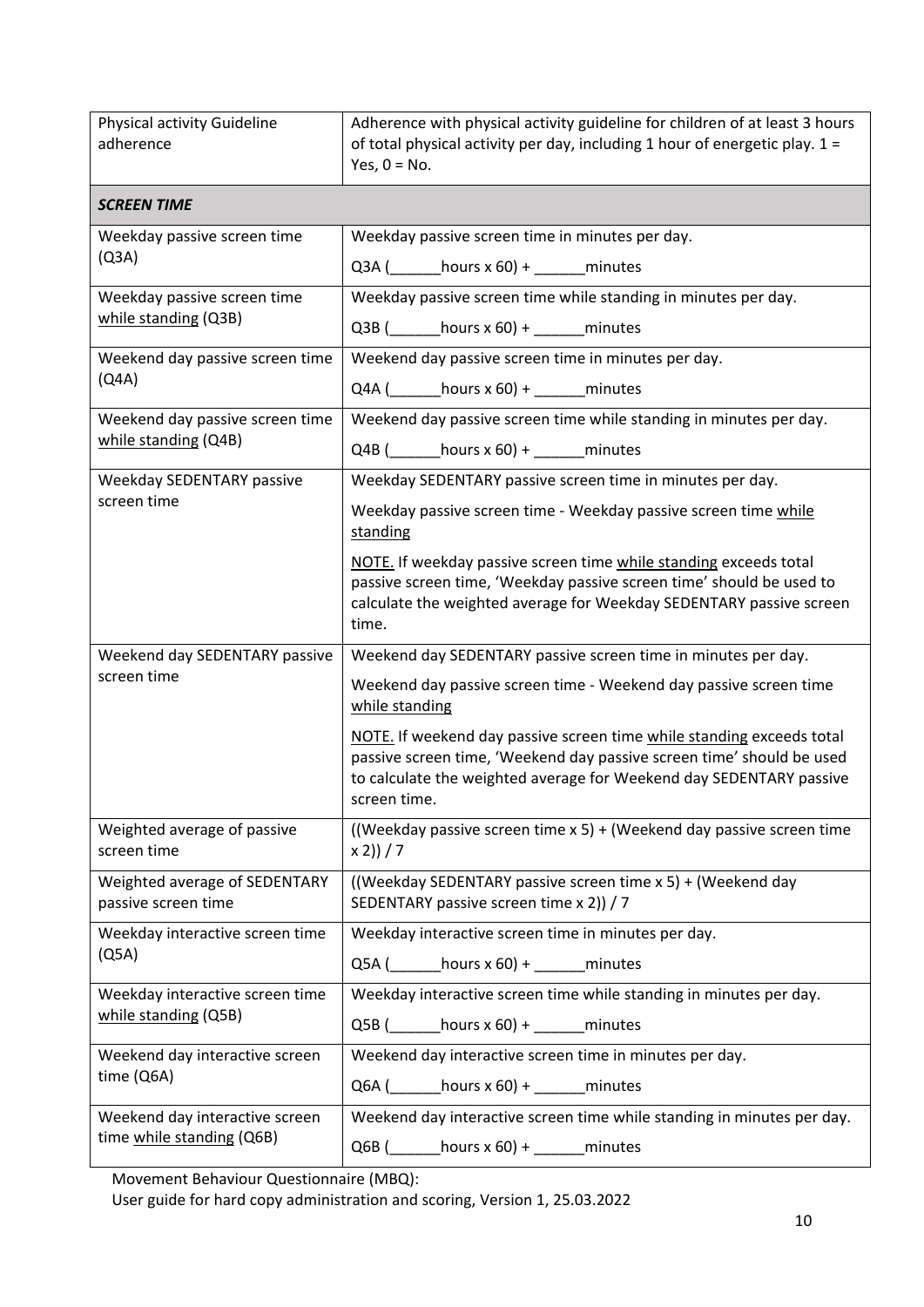| Weekday SEDENTARY interactive                            | Weekday SEDENTARY interactive screen time in minutes per day.                                                                                                                                                                                         |  |
|----------------------------------------------------------|-------------------------------------------------------------------------------------------------------------------------------------------------------------------------------------------------------------------------------------------------------|--|
| screen time                                              | Weekday interactive screen time - Weekday interactive screen time while<br>standing                                                                                                                                                                   |  |
|                                                          | NOTE. If weekday interactive screen time while standing exceeds total<br>interactive screen time, 'Weekday interactive screen time' should be<br>used to calculate the weighted average for Weekday SEDENTARY<br>interactive screen time.             |  |
| Weekend day SEDENTARY                                    | Weekend day SEDENTARY interactive screen time in minutes per day.                                                                                                                                                                                     |  |
| interactive screen time                                  | Weekend day interactive screen time - Weekend day interactive screen<br>time while standing                                                                                                                                                           |  |
|                                                          | NOTE. If weekend day interactive screen time while standing exceeds<br>total interactive screen time, 'Weekend day interactive screen time'<br>should be used to calculate the weighted average for Weekend day<br>SEDENTARY interactive screen time. |  |
| Weighted average of interactive<br>screen time           | ((Weekday interactive screen time x 5) + (Weekend day interactive<br>screen time $x 2$ ) / 7                                                                                                                                                          |  |
| Weighted average of SEDENTARY<br>interactive screen time | ((Weekday SEDENTARY interactive screen time x 5) + (Weekend day<br>SEDENTARY interactive screen time x 2)) / 7                                                                                                                                        |  |
| Weighted average of total screen<br>time                 | Total screen time; the sum of weighted averages for passive and<br>interactive screen time ('Weighted average of passive screen time' and<br>'Weighted average of interactive screen time').                                                          |  |
| Weighted average of total<br>SEDENTARY screen time       | Total SEDENTARY screen time; the sum of weighted averages for<br>SEDENTARY passive and interactive screen time ('Weighted average of<br>SEDENTARY passive screen time' and 'Weighted average of SEDENTARY<br>interactive screen time')                |  |
| Screen time Guideline adherence                          | Adherence with screen time guideline of no screen time for children<br>under 2 years or no more than 1 hour per day of sedentary screen time<br>for children aged 2 to 5 years. $1 = Yes$ , $0 = No$ .                                                |  |
| <b>SLEEP</b>                                             |                                                                                                                                                                                                                                                       |  |
| Night sleep (Q7)                                         | Time spent in night sleep in minutes per day.                                                                                                                                                                                                         |  |
|                                                          | $Q7$ (hours x 60) + minutes                                                                                                                                                                                                                           |  |
| Day sleep (Q8)                                           | Time spent in day sleep in minutes per day.                                                                                                                                                                                                           |  |
|                                                          | Q8 ( $\_\_\_$ hours x 60) + $\_\_\_\_$ minutes                                                                                                                                                                                                        |  |
| <b>Total sleep</b>                                       | Total sleep in minutes per day.                                                                                                                                                                                                                       |  |
|                                                          | Night Sleep + Day Sleep                                                                                                                                                                                                                               |  |
| Sleep Guideline adherence                                | Adherence with guideline for sleep of at least 11 hours per day for<br>children aged less than 3 years or at least 10 hours per day for children<br>aged 3 years or older. $1 = Yes$ , $0 = No$ .                                                     |  |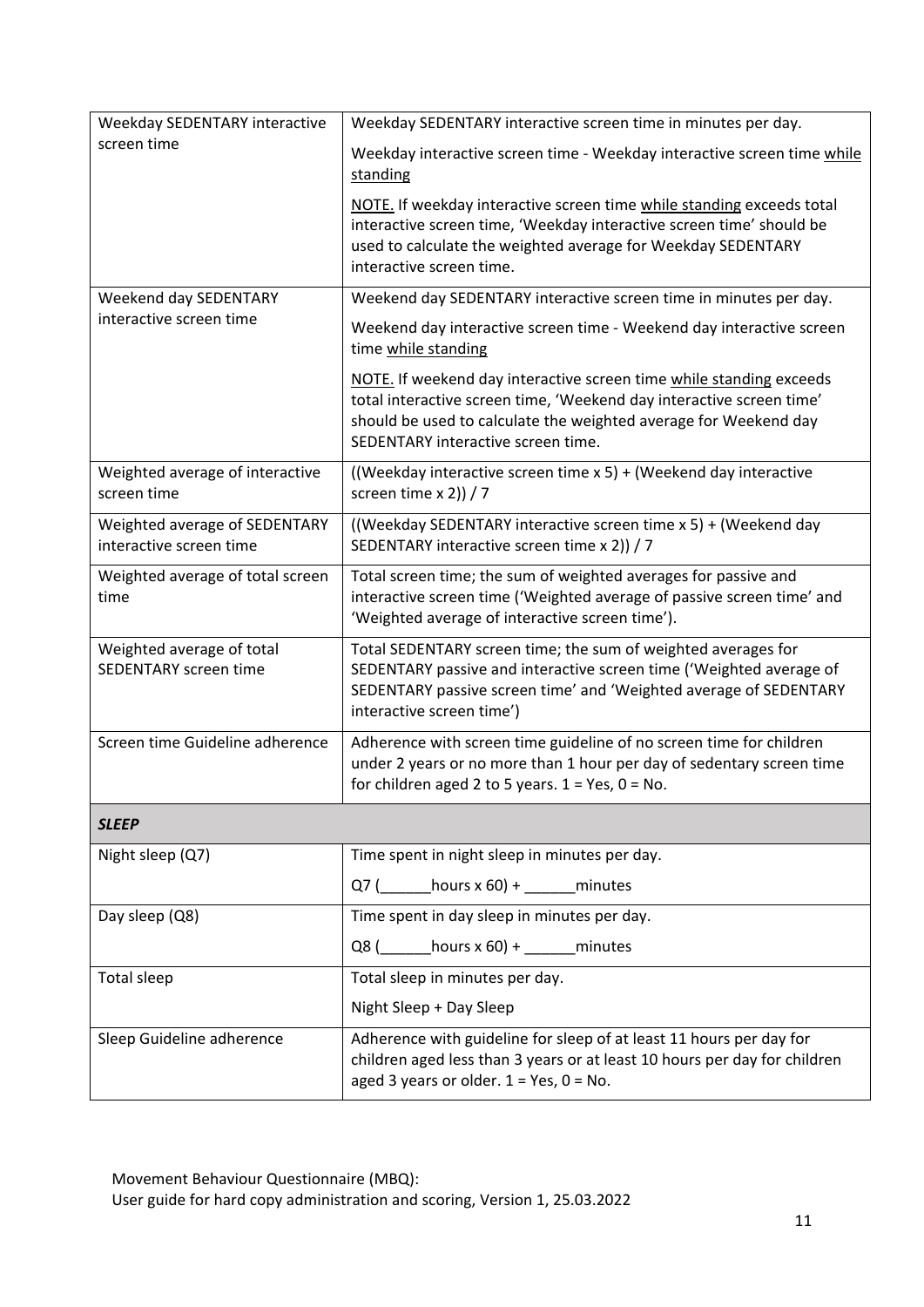| Adherence with 24-hour movements guidelines |                                                                                                                                                                                                                                  |
|---------------------------------------------|----------------------------------------------------------------------------------------------------------------------------------------------------------------------------------------------------------------------------------|
| 24-hour movement guideline<br>adherence     | Adherence with the 24-hour movement guidelines. $1 = Yes, 0 = No.$<br>This condition would be true (1) if the child met all 3 recommendations<br>for physical activity, screen time (based on age), and sleep (based on<br>age): |
|                                             | 1. Physical activity Guideline adherence = '1' AND<br>2. Screen time Guideline adherence = '1' AND<br>3. Sleep Guideline adherence = '1'                                                                                         |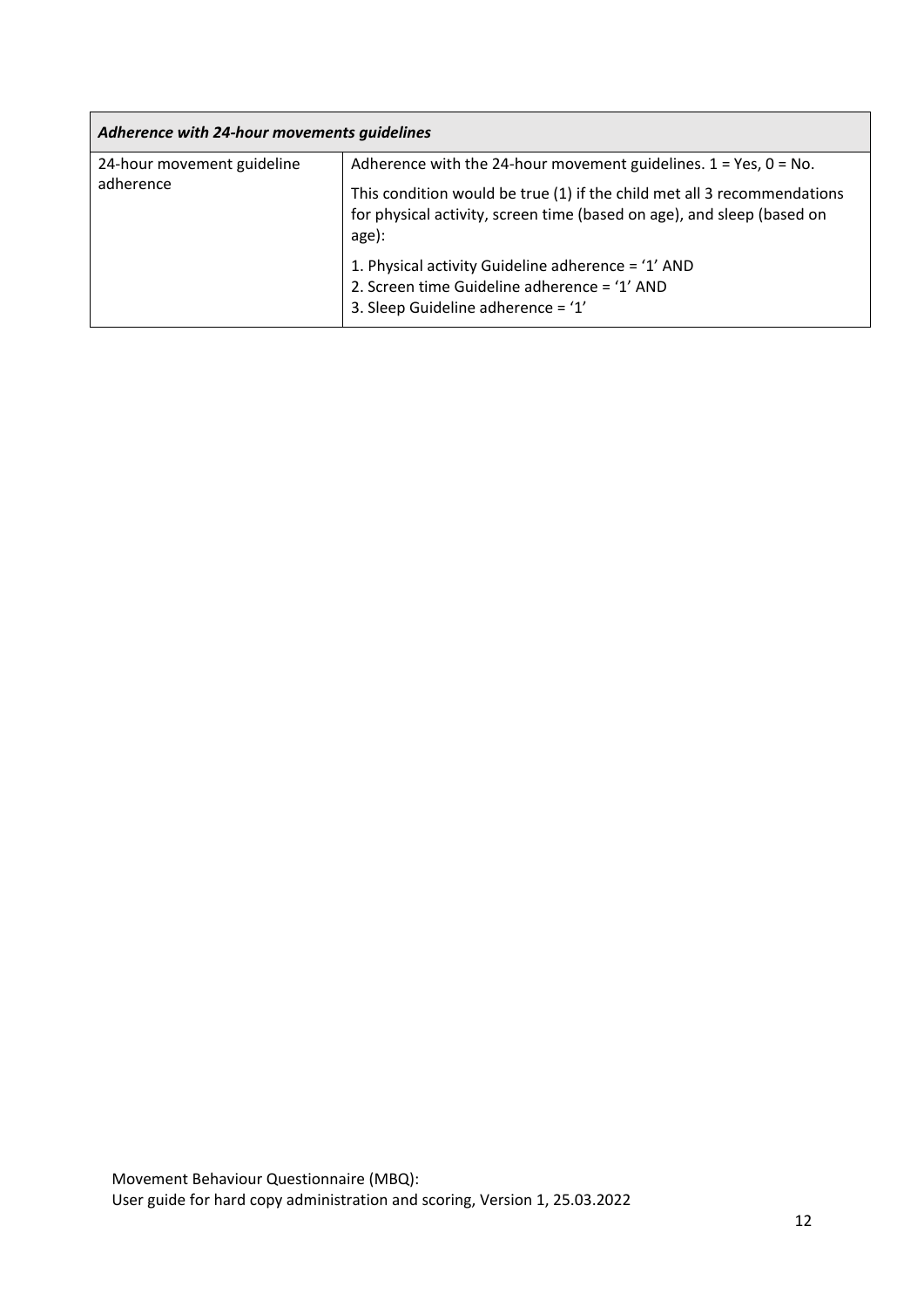## 4. MBQ-C (closed version)

### 4.1. Calculation of outcome variables – variable names and description.

| Variable name                            | <b>Description</b>                                                                                                                                                                                                             |
|------------------------------------------|--------------------------------------------------------------------------------------------------------------------------------------------------------------------------------------------------------------------------------|
| <b>PHYSICAL ACTIVITY</b>                 |                                                                                                                                                                                                                                |
| Weekday total active play                | Weekday total physical activity in minutes per day.                                                                                                                                                                            |
| (Q1A)                                    | Duration is based on the minimum possible value where $0 = 0$ or the<br>mid-point of each response category for Q1A where $1 = 15$ , $2 = 45$ , $3 = 15$<br>90, $4 = 150$ , $5 = 210$ , or the maximum value for $6 = 240$ .   |
| Weekday energetic play                   | Weekday energetic play in minutes per day.                                                                                                                                                                                     |
| (Q1B)                                    | If $Q1A = 0$ , then $Q1B = 0$ . If $Q1A$ is missing, then $Q1B$ is missing.                                                                                                                                                    |
|                                          | Duration is based on the minimum possible value where $0 = 0$ , or the<br>mid-point of each response category for Q1B where $1 = 7.5$ , $2 = 22.5$ , 3<br>$= 45, 4 = 75, 5 = 105$ , or the maximum value for $6 = 120$ .       |
|                                          | If duration for $Q1B > Q1A$ duration, set $Q1B = Q1A$ .                                                                                                                                                                        |
| Weekend day total active play            | Weekend day total physical activity in minutes per day.                                                                                                                                                                        |
| (Q2A)                                    | Duration is based on the minimum possible value where $0 = 0$ , or the<br>mid-point of each response category for Q2A where $1 = 15$ , $2 = 45$ , $3 = 15$<br>90, 4 = 150, 5 = 210, or the maximum value for $6 = 240$ .       |
| Weekend day energetic play               | Weekend day energetic play in minutes per day.                                                                                                                                                                                 |
| (Q2B)                                    | If $Q2A = 0$ , then $Q2B = 0$ . If $Q2A$ is missing, then $Q2B$ is missing.                                                                                                                                                    |
|                                          | Duration is based on the minimum possible value where $0 = 0$ , or the<br>mid-point of each response category for Q2B where $1 = 7.5$ , $2 = 22.5$ , 3<br>$= 45$ , 4 = 75, 5 = 105, or the maximum value for 6 = 120.          |
|                                          | If duration for $Q2B > Q2A$ duration, set $Q2B = Q2A$ .                                                                                                                                                                        |
| Weighted average of total                | Weighted average of total physical activity in minutes per day.                                                                                                                                                                |
| active play                              | ((Weekday energetic play x 5) + (Weekend day energetic play x 2)) / 7                                                                                                                                                          |
| Weighted average of energetic            | Weighted average of energetic play in minutes per day.                                                                                                                                                                         |
| play                                     | ((Weekday total active play $x 5$ ) + (Weekend day total active play $x 2$ ))<br>/7                                                                                                                                            |
| Physical activity Guideline<br>adherence | Adherence with physical activity guideline for children of at least 3<br>hours of total physical activity per day, including 1 hour of energetic<br>play. $1 = Yes$ , $0 = No$ .                                               |
| <b>SCREEN TIME</b>                       |                                                                                                                                                                                                                                |
| Weekday passive screen time<br>(Q3A)     | Weekday passive screen time in minutes per day.                                                                                                                                                                                |
|                                          | Duration is based on the minimum possible value where $0 = 0$ , or the<br>mid-point of each response category for Q3A where $1 = 7.5$ , $2 = 22.5$ , 3<br>$= 45$ , 4 = 75, 5 = 105, 6 = 150, or the maximum value for 7 = 240. |

Movement Behaviour Questionnaire (MBQ):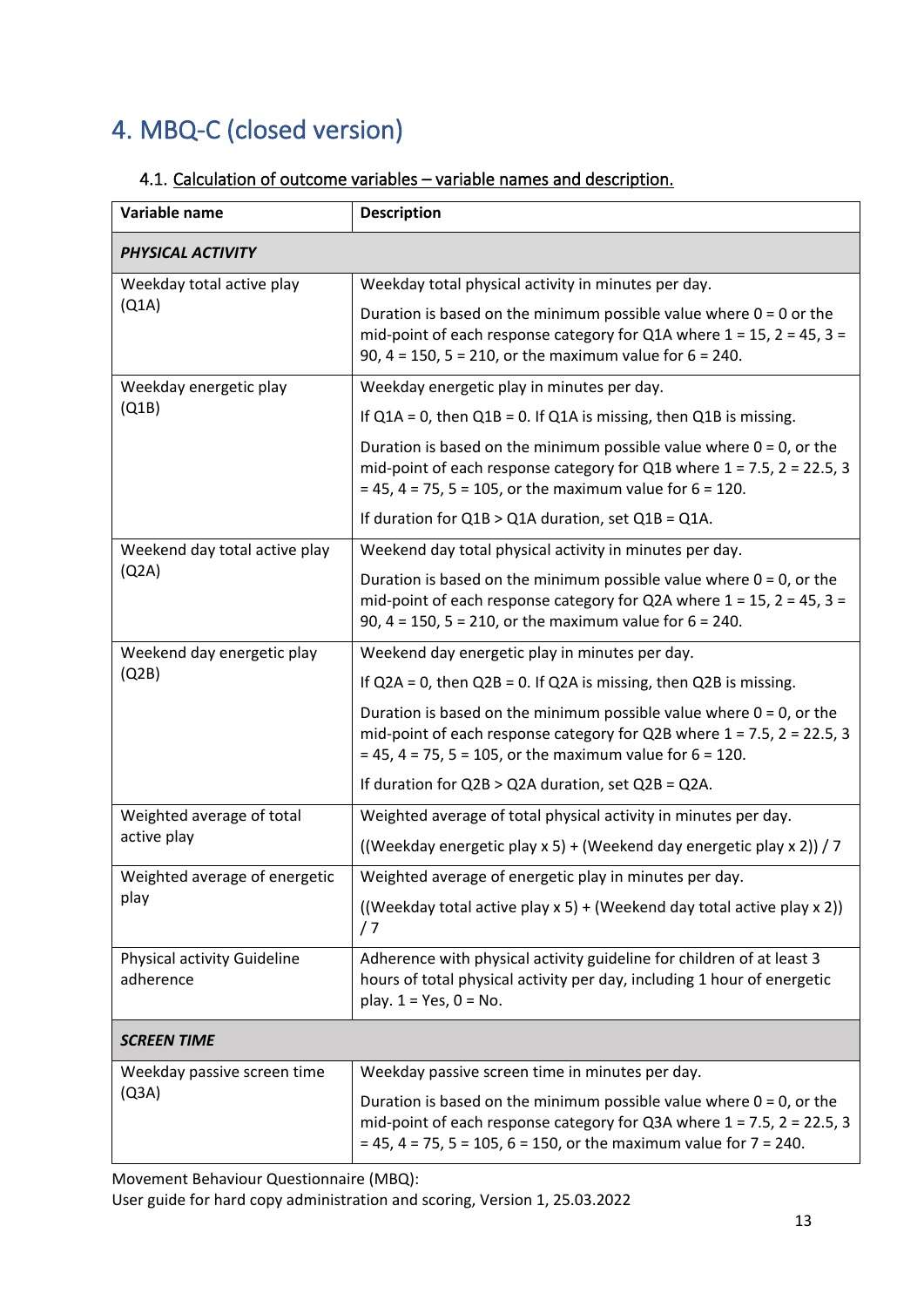| Weekday passive screen time<br>while standing (Q3B)  | Weekday passive screen time while standing in minutes per day.                                                                                                                                                                        |
|------------------------------------------------------|---------------------------------------------------------------------------------------------------------------------------------------------------------------------------------------------------------------------------------------|
|                                                      | If $Q3A = 0$ , then $Q3B = 0$ . If $Q3A$ is missing, then $Q3B$ is missing.                                                                                                                                                           |
|                                                      | Duration is based on the minimum possible value where $0 = 0$ , or the<br>mid-point of each response category for Q3B where $1 = 7.5$ , $2 = 22.5$ , 3<br>$= 45, 4 = 75, 5 = 105, 6 = 150$ , or the maximum value for $7 = 240$ .     |
|                                                      | If duration for $Q3B > Q3A$ duration, set $Q3B = Q3A$ .                                                                                                                                                                               |
| Weekend day passive screen                           | Weekend day passive screen time in minutes per day.                                                                                                                                                                                   |
| time (Q4A)                                           | Duration is based on the minimum possible value where $0 = 0$ , or the<br>mid-point of each response category for Q4A where $1 = 7.5$ , $2 = 22.5$ , 3<br>$= 45$ , 4 = 75, 5 = 105, 6 = 150, or the maximum value for 7 = 240.        |
| Weekend day passive screen                           | Weekend day passive screen time while standing in minutes per day.                                                                                                                                                                    |
| time while standing (Q4B)                            | If $Q4A = 0$ , then $Q4B = 0$ . If $Q4A$ is missing, then $Q4B$ is missing.                                                                                                                                                           |
|                                                      | Duration is based on the minimum possible value where $0 = 0$ , or the<br>mid-point of each response category for Q4B where $1 = 7.5$ , $2 = 22.5$ , 3<br>$= 45, 4 = 75, 5 = 105, 6 = 150$ , or the maximum value for $7 = 240$ .     |
|                                                      | If duration for $Q4B > Q4A$ duration, set $Q4B = Q4A$ .                                                                                                                                                                               |
| Weekday SEDENTARY passive<br>screen time             | Weekday SEDENTARY passive screen time in minutes per day.                                                                                                                                                                             |
|                                                      | Weekday passive screen time - Weekday passive screen time while<br>standing                                                                                                                                                           |
|                                                      | NOTE. If weekday passive screen time while standing exceeds total<br>passive screen time, 'Weekday passive screen time' should be used to<br>calculate the weighted average for Weekday SEDENTARY passive<br>screen time.             |
| Weekend day SEDENTARY                                | Weekend day SEDENTARY passive screen time in minutes per day.                                                                                                                                                                         |
| passive screen time                                  | Weekend day passive screen time - Weekend day passive screen time<br>while standing                                                                                                                                                   |
|                                                      | NOTE. If weekend day passive screen time while standing exceeds<br>total passive screen time, 'Weekend day passive screen time' should<br>be used to calculate the weighted average for Weekend day<br>SEDENTARY passive screen time. |
| Weighted average of passive<br>screen time           | ((Weekday passive screen time x 5) + (Weekend day passive screen<br>time $x 2$ ) / 7                                                                                                                                                  |
| Weighted average of<br>SEDENTARY passive screen time | ((Weekday SEDENTARY passive screen time x 5) + (Weekend day<br>SEDENTARY passive screen time x 2)) / 7                                                                                                                                |
| Weekday interactive screen<br>time(Q5A)              | Weekday interactive screen time in minutes per day.                                                                                                                                                                                   |
|                                                      | Duration is based on the minimum possible value where $0 = 0$ , or the<br>mid-point of each response category for Q5A where $1 = 7.5$ , $2 = 22.5$ , 3<br>$= 45$ , 4 = 75, 5 = 105, 6 = 150, or the maximum value for 7 = 240.        |
| Weekday interactive screen                           | Weekday interactive screen time while standing in minutes per day.                                                                                                                                                                    |
| time while standing (Q5B)                            | If $Q5A = 0$ , then $Q5B = 0$ . If $Q5A$ is missing, then $Q5B$ is missing.                                                                                                                                                           |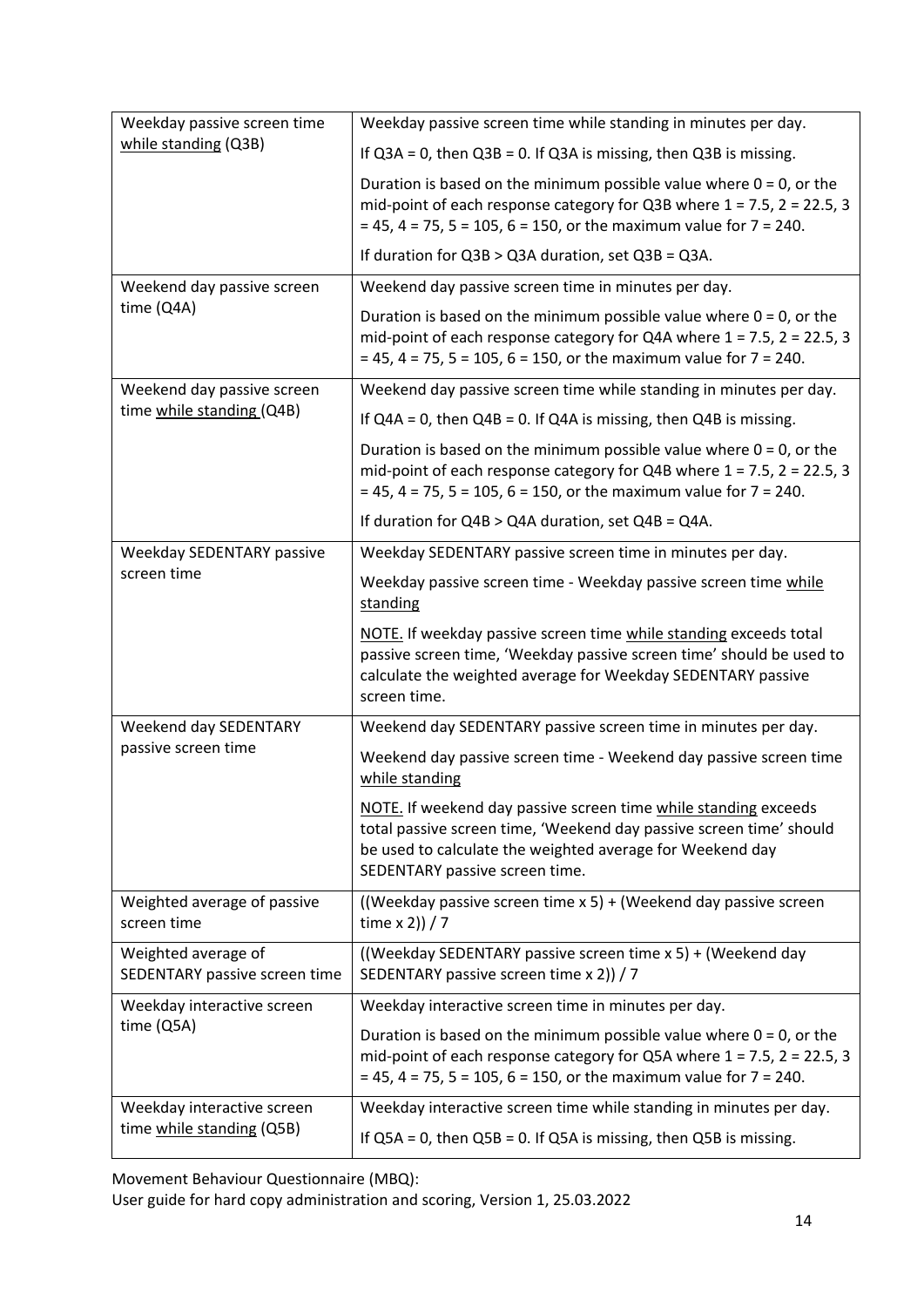|                                                             | Duration is based on the minimum possible value where $0 = 0$ , or the<br>mid-point of each response category for Q5B where $1 = 7.5$ , $2 = 22.5$ , 3<br>$= 45, 4 = 75, 5 = 105, 6 = 150$ , or the maximum value for $7 = 240$ .                     |
|-------------------------------------------------------------|-------------------------------------------------------------------------------------------------------------------------------------------------------------------------------------------------------------------------------------------------------|
|                                                             | If duration for Q5B > Q5A duration, set Q5B = Q5A.                                                                                                                                                                                                    |
| Weekend day interactive screen                              | Weekend day interactive screen time in minutes per day.                                                                                                                                                                                               |
| time (Q6A)                                                  | Duration is based on the minimum possible value where $0 = 0$ , or the<br>mid-point of each response category for 6A where $1 = 7.5$ , $2 = 22.5$ , 3<br>$= 45$ , 4 = 75, 5 = 105, 6 = 150, or the maximum value for 7 = 240.                         |
| Weekend day interactive screen<br>time while standing (Q6B) | Weekend day interactive screen time while standing in minutes per<br>day.                                                                                                                                                                             |
|                                                             | If $Q6A = 0$ , then $Q6B = 0$ . If $Q6A$ is missing, then $Q6B$ is missing.                                                                                                                                                                           |
|                                                             | Duration is based on the minimum possible value where $0 = 0$ , or the<br>mid-point of each response category for Q6B where $1 = 7.5$ , $2 = 22.5$ , 3<br>$= 45, 4 = 75, 5 = 105, 6 = 150$ , or the maximum value for $7 = 240$ .                     |
|                                                             | If duration for $Q6B > Q6A$ duration, set $Q6B = Q6A$ .                                                                                                                                                                                               |
| <b>Weekday SEDENTARY</b>                                    | Weekday SEDENTARY interactive screen time in minutes per day.                                                                                                                                                                                         |
| interactive screen time                                     | Weekday interactive screen time - Weekday interactive screen time<br>while standing                                                                                                                                                                   |
|                                                             | NOTE. If weekday interactive screen time while standing exceeds total<br>interactive screen time, 'Weekday interactive screen time' should be<br>used to calculate the weighted average for Weekday SEDENTARY<br>interactive screen time.             |
| Weekend day SEDENTARY                                       | Weekend day SEDENTARY interactive screen time in minutes per day.                                                                                                                                                                                     |
| interactive screen time                                     | Weekend day interactive screen time - Weekend day interactive<br>screen time while standing                                                                                                                                                           |
|                                                             | NOTE. If weekend day interactive screen time while standing exceeds<br>total interactive screen time, 'Weekend day interactive screen time'<br>should be used to calculate the weighted average for Weekend day<br>SEDENTARY interactive screen time. |
| Weighted average of interactive<br>screen time              | ((Weekday interactive screen time x 5) + (Weekend day interactive<br>screen time $x 2$ ) / 7                                                                                                                                                          |
| Weighted average of<br>SEDENTARY interactive screen<br>time | ((Weekday SEDENTARY interactive screen time x 5) + (Weekend day<br>SEDENTARY interactive screen time x 2)) / 7                                                                                                                                        |
| Weighted average of total<br>screen time                    | Total screen time; the sum of weighted averages for passive and<br>interactive screen time ('Weighted average of passive screen time'<br>and 'Weighted average of interactive screen time').                                                          |
| Weighted average of total<br>SEDENTARY screen time          | Total SEDENTARY screen time; the sum of weighted averages for<br>SEDENTARY passive and interactive screen time ('Weighted average of<br>SEDENTARY passive screen time' and 'Weighted average of<br>SEDENTARY interactive screen time')                |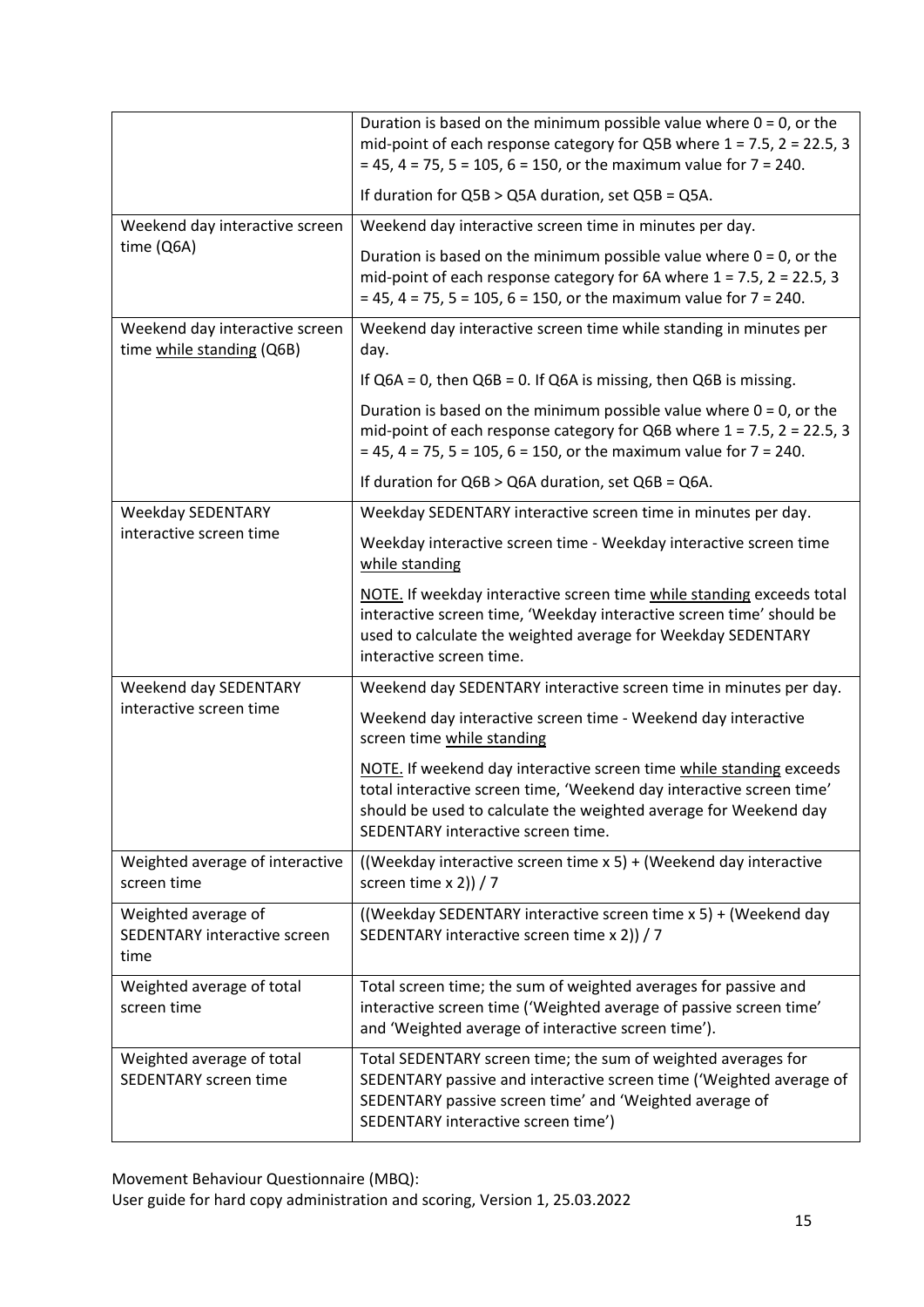| Screen time Guideline<br>adherence          | Adherence with screen time guideline of no screen time for children<br>under 2 years or no more than 1 hour per day of sedentary screen<br>time for children aged 2 to 5 years. $1 = Yes$ , $0 = No$ .              |
|---------------------------------------------|---------------------------------------------------------------------------------------------------------------------------------------------------------------------------------------------------------------------|
| <b>SLEEP</b>                                |                                                                                                                                                                                                                     |
| Night sleep (Q7)                            | Total night sleep in minutes per day.                                                                                                                                                                               |
|                                             | Duration is based on the minimum possible value where $1 = 360$ , or<br>the mid-point of each response category for Q7 where $2 = 420$ , $3 =$<br>540, 4 = 660, 5 = 780, or the maximum value for $6 = 840$ .       |
| Day sleep (Q8)                              | Total day sleep in minutes per day.                                                                                                                                                                                 |
|                                             | Duration is based on the minimum possible value where $0 = 0$ , or the<br>mid-point of each response category for Q8' where $1 = 30$ , $2 = 90$ , $3 = 10$<br>150, $4 = 210$ , or the maximum value for $5 = 240$ . |
| <b>Total sleep</b>                          | Total sleep in minutes per day.                                                                                                                                                                                     |
|                                             | Night Sleep + Day Sleep                                                                                                                                                                                             |
| Sleep Guideline adherence                   | Adherence with guideline for sleep of at least 11 hours per day for<br>children aged less than 3 years or at least 10 hours per day for<br>children aged 3 years or older. $1 = Yes$ , $0 = No$ .                   |
| Adherence with 24-hour movements guidelines |                                                                                                                                                                                                                     |
| 24-hour movement guideline<br>adherence     | Adherence with the 24-hour movement guidelines. $1 = Yes$ , $0 = No$ .                                                                                                                                              |
|                                             | This condition would be true (1) if the child met all 3<br>recommendations for physical activity, screen time (based on age),<br>and sleep (based on age):                                                          |
|                                             | 1. Physical activity Guideline adherence = '1' AND<br>2. Screen time Guideline adherence = '1' AND<br>3. Sleep Guideline adherence = '1'                                                                            |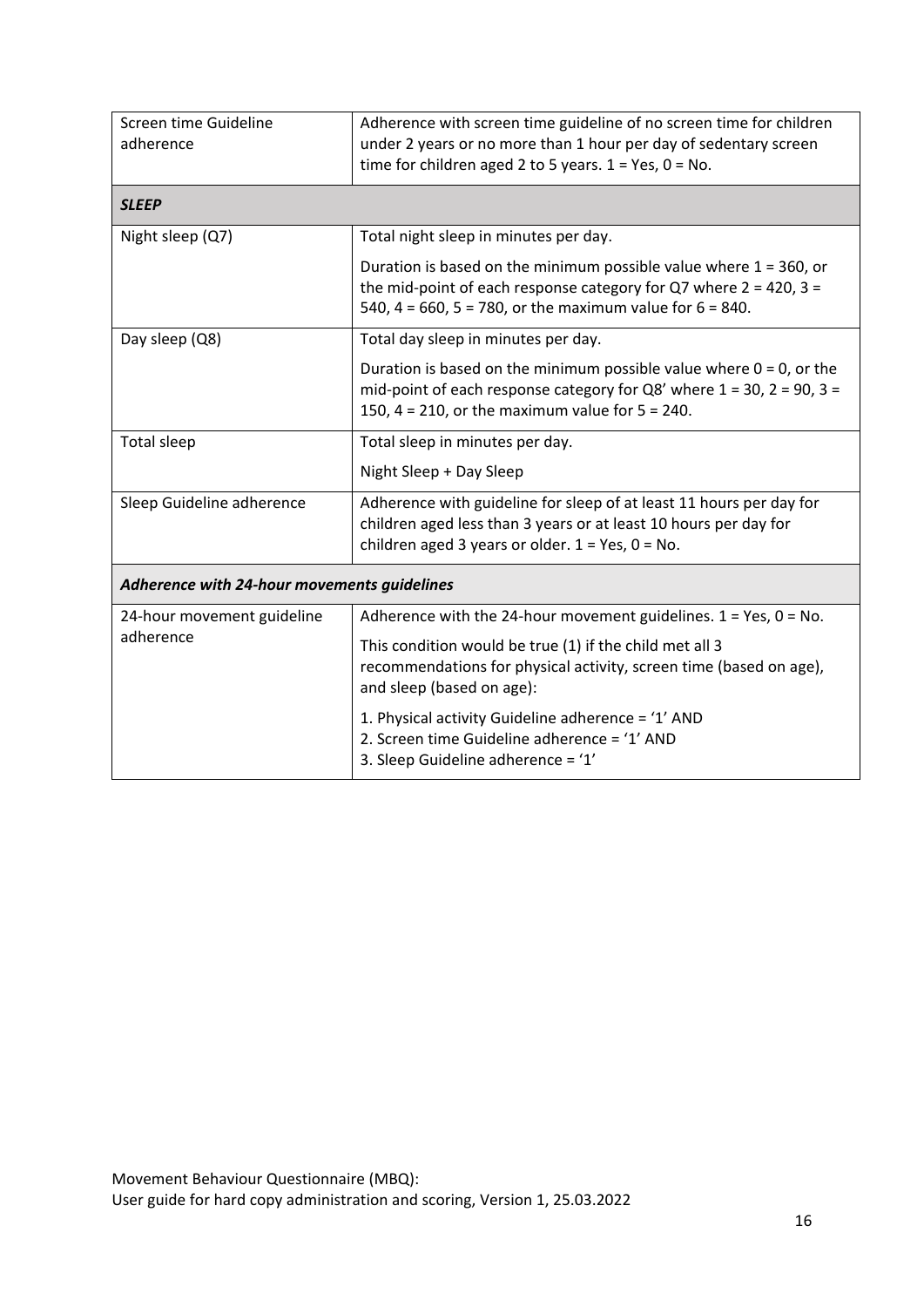## 5. MBQ Index

The MBQ Index (MBQI) is calculated from responses to the closed version of the MBQ-B and MBQ-C. Scores on the MBQI reflect a child's overall compliance with public health recommendations for physical activity, screen time, and sleep. Scores are calculated for each health behaviour and a summary score is calculated by averaging scores in each domain. Scores can range from 0 to 100, with scores from 0 – 24 considered "well below recommended levels", 25 – 49 "below recommended levels, 50 – 74 "working towards recommended levels" and, 75 – 100 "meeting or exceeding recommended levels". Apart from screen time (where zero screen time receives a score of 100), a score of 75 reflects meeting the minimum level stated in the recommendation.

Clinicians and allied health professionals working in health care settings may use the MBQI as a tool for monitoring obesity-related behaviours and providing personalised feedback and/or counselling to improve children's physical activity, screen time, and sleep behaviours. The MBQI may also be used for behaviour change interventions involving goal setting, monitoring, and reinforcement. Public health agencies may find the MBQI a useful tool for increasing awareness about children's movement behaviours and social market campaigns targeting healthy lifestyle behaviours and early prevention of childhood obesity.

| Variable name              | <b>Description</b>                                                                                                                                                                                                                                                                                                      |
|----------------------------|-------------------------------------------------------------------------------------------------------------------------------------------------------------------------------------------------------------------------------------------------------------------------------------------------------------------------|
| TUMMY TIME AND ACTIVE PLAY |                                                                                                                                                                                                                                                                                                                         |
| Tummy time index           | MBQ Index for tummy time.                                                                                                                                                                                                                                                                                               |
|                            | IF 'Total tummy time' > 40, Tummy time index = 100                                                                                                                                                                                                                                                                      |
|                            | IF 'Total tummy time' <= 40,<br>Tummy time index = ('Total tummy time' $/40$ ) x 100                                                                                                                                                                                                                                    |
| Active Play index          | MBQ Index for active play.                                                                                                                                                                                                                                                                                              |
|                            | IF 'Total Active Play' > 40, Active Play index = 100                                                                                                                                                                                                                                                                    |
|                            | IF 'Total Active Play' $\leq$ 40, Active Play index = ('Total Active Play' /40) x 100                                                                                                                                                                                                                                   |
| <b>RESTRAINED TIME</b>     |                                                                                                                                                                                                                                                                                                                         |
| baby_restrained_index      | MBQ Index for restrained time.                                                                                                                                                                                                                                                                                          |
|                            | IF $Q3B = 1$ , Restrained time index = 100<br>IF $Q3B = 2$ , Restrained time index = 95<br>IF $Q3B = 3$ , Restrained time index = 85<br>IF $Q3B = 4$ , Restrained time index = 75<br>IF $Q3B = 5$ , Restrained time index = 50<br>IF $Q3B = 6$ , Restrained time index = 25<br>IF $Q3B = 7$ , Restrained time index = 0 |

### 5.1. MBQ-B: Calculation of MBQ Index variables – variable names and description.

Movement Behaviour Questionnaire (MBQ):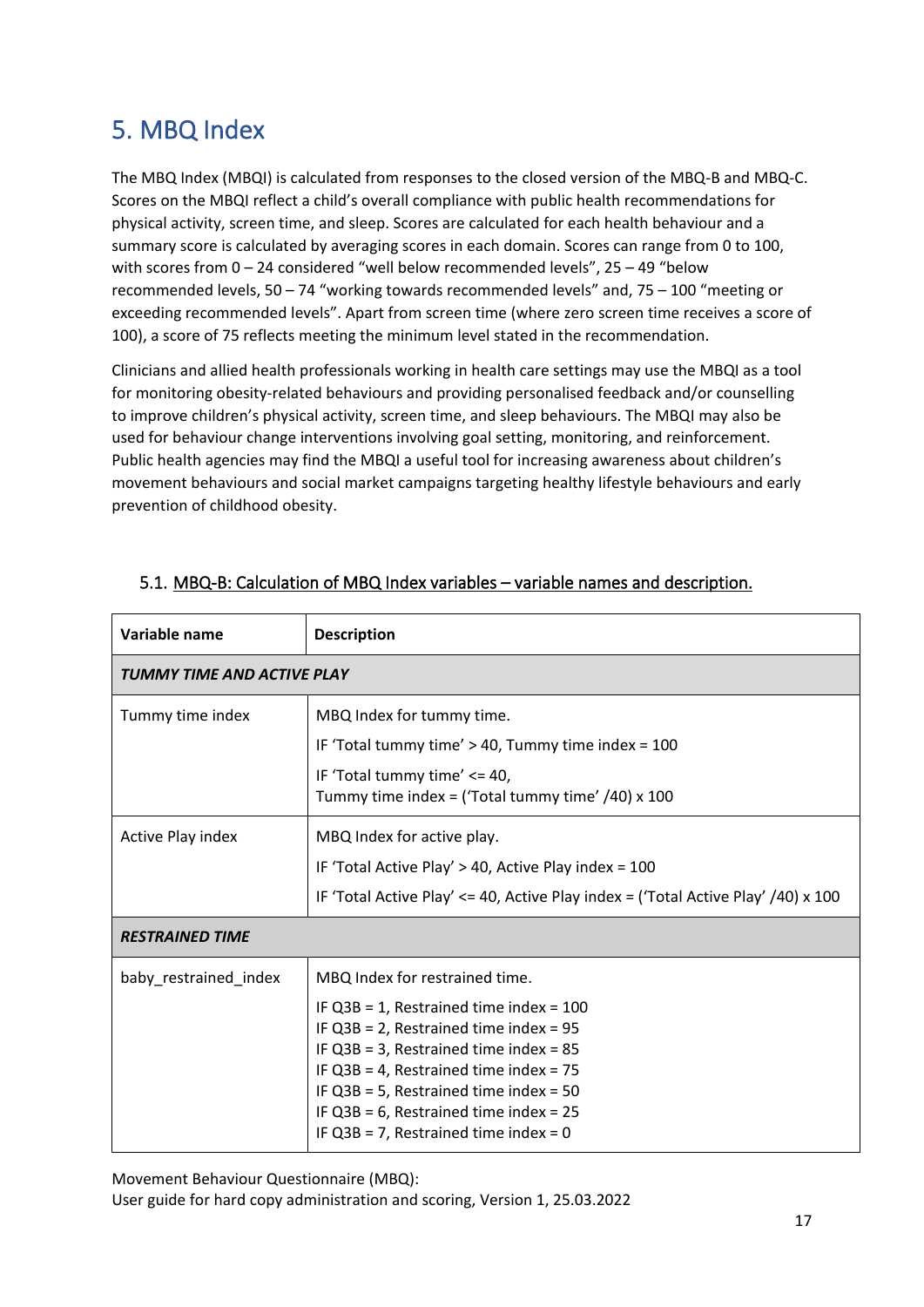| <b>SCREEN TIME</b>    |                                                                                                                                                                                                                                                                                                                                                                                                     |
|-----------------------|-----------------------------------------------------------------------------------------------------------------------------------------------------------------------------------------------------------------------------------------------------------------------------------------------------------------------------------------------------------------------------------------------------|
| baby_swatch_index     | MBQ Index for passive screen time.                                                                                                                                                                                                                                                                                                                                                                  |
|                       | IF $Q4 = 0$ , Non-interactive screen time index = 100<br>IF $Q4 = 1$ , Non-interactive screen time index = 75<br>IF $Q4 = 2$ , Non-interactive screen time index = 50<br>IF $Q4 = 3$ , Non-interactive screen time index = 25<br>IF $Q4 = 4$ , Non-interactive screen time index = 10<br>IF $Q4 = 5$ , Non-interactive screen time index = 5<br>IF $Q4 = 6$ , Non-interactive screen time index = 0 |
| baby_pwatch_index     | MBQ Index for interactive screen time.                                                                                                                                                                                                                                                                                                                                                              |
|                       | IF $Q5 = 0$ , Interactive screen time index = 100<br>IF $Q5 = 1$ , Interactive screen time index = 75<br>IF $Q5 = 2$ , Interactive screen time index = 50<br>IF $Q5 = 3$ , Interactive screen time index = 25<br>IF $Q5 = 4$ , Interactive screen time index = 10<br>IF $Q5 = 5$ , Interactive screen time index = 5<br>IF $Q5 = 6$ , Interactive screen time index = 0                             |
| <b>SLEEP</b>          |                                                                                                                                                                                                                                                                                                                                                                                                     |
| Sleep index raw score | Total sleep - MBQ Index raw score.                                                                                                                                                                                                                                                                                                                                                                  |
|                       | IF baby is aged 0 to 3 months [1].<br>Sleep index raw score =<br>(('Total sleep' - 300)/ 720) *100<br>(Index = 100 when Total Sleep is 17 hours or more)                                                                                                                                                                                                                                            |
|                       | IF baby is aged 4 to 11 months [2].<br>Sleep index raw score =<br>(('Total sleep' - 300)/ 560) *100<br>(Index = 100 when Total Sleep is 14.3 hours or more)                                                                                                                                                                                                                                         |
|                       | IF baby is aged 12 months or older [3].<br>Sleep index raw score =<br>(('Total sleep' - 300)/ 480) *100<br>(Index = 100 when Sleep is 13 hours or more)                                                                                                                                                                                                                                             |
| Sleep index           | MBQ Index for total sleep.                                                                                                                                                                                                                                                                                                                                                                          |
|                       | IF Sleep index raw score > 100, Sleep index = 100<br>IF Sleep index raw score <= 100, Sleep index = Sleep index raw score                                                                                                                                                                                                                                                                           |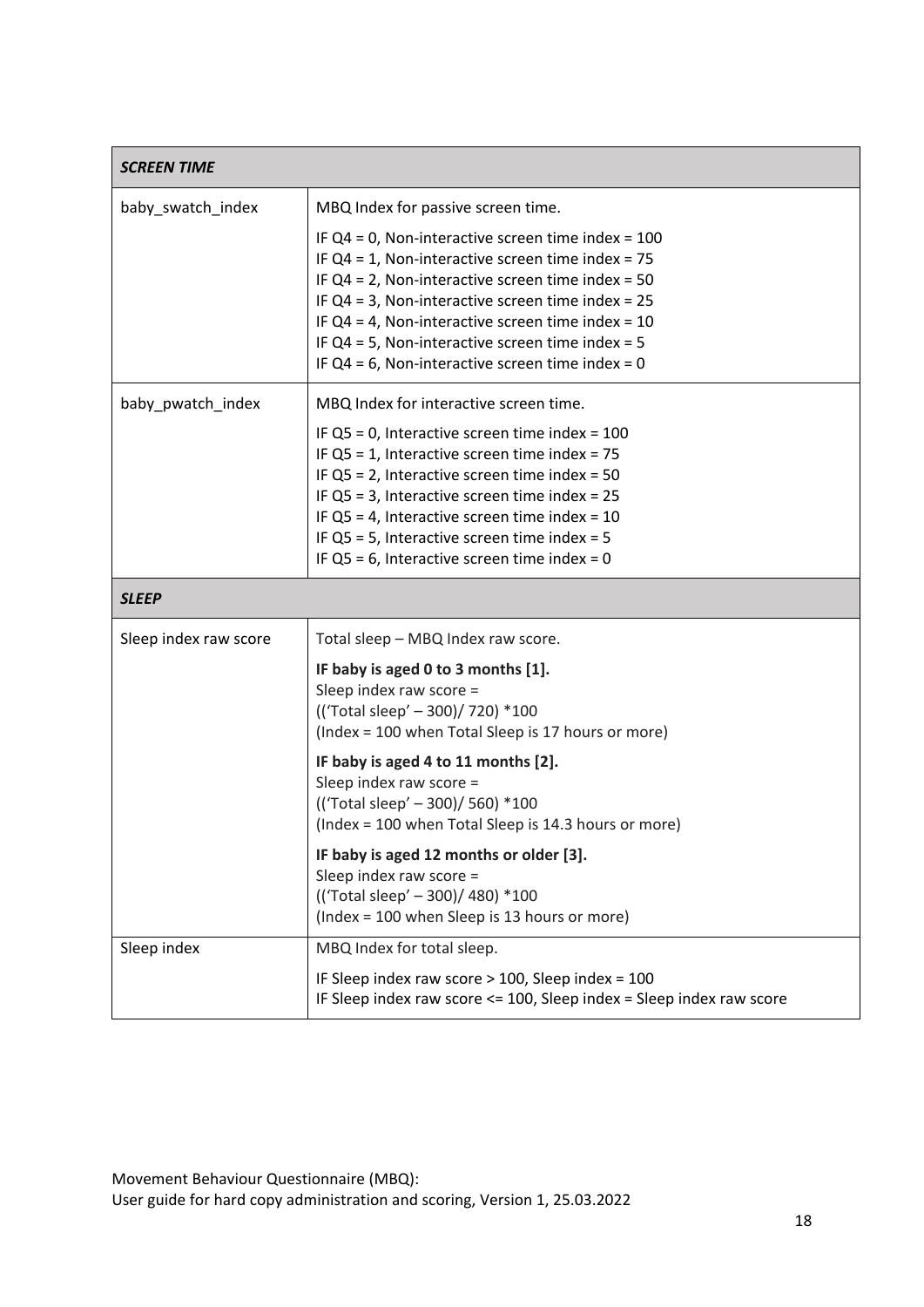| <b>MBQ INDEX - SUMMARY SCORE</b> |                                                                                                                                                                  |
|----------------------------------|------------------------------------------------------------------------------------------------------------------------------------------------------------------|
| MBQ-B index summary<br>score     | MBQ Index summary score is based on the average of index scores for each<br>behaviour.                                                                           |
|                                  | IF baby is yet to roll [0]:                                                                                                                                      |
|                                  | MBQ-B index summary score = Mean (Tummy time index, Restrained time<br>index, Non-interactive screen time index, Interactive screen time index,<br>Sleep index)  |
|                                  | IF baby can roll [1]:                                                                                                                                            |
|                                  | MBQ-B index summary score = Mean (Active play index, Restrained time<br>index, Non-interactive screen time index, Interactive screen time index,<br>Sleep index) |

### 5.2. MBQ-C: Calculation of MBQ Index variables – variable names and description.

| <b>MBQ Index Variable</b>                         | <b>Description</b>                                                                                                                                                                                                                                 |
|---------------------------------------------------|----------------------------------------------------------------------------------------------------------------------------------------------------------------------------------------------------------------------------------------------------|
| PHYSICAL ACTIVITY                                 |                                                                                                                                                                                                                                                    |
| Physical activity index                           | MBQ Index for physical activity.<br>$=$ ('Weighted average of total active play'/ 240) x 100                                                                                                                                                       |
| Energetic play index                              | MBQ Index for energetic play.<br>IF 'Weighted average of energetic play' > 80,<br>Energetic play index = $1.0$<br>IF 'Weighted average of energetic play' $\leq$ 80,<br>Energetic play index = ('Weighted average of energetic play' $/80$ ) x 100 |
| <b>SCREEN TIME</b>                                |                                                                                                                                                                                                                                                    |
| Passive screen time index                         | MBQ Index for passive screen time.<br>$=$ (1 - ('Weighted average of passive screen time'/ 240)) x 100                                                                                                                                             |
| SEDENTARY passive screen<br>time index            | MBQ Index for SEDENTARY passive screen time.<br>$=$ (1 - ('Weighted average of SEDENTARY passive screen time'/ 240)) x 100                                                                                                                         |
| Interactive screen time<br>index                  | MBQ Index for interactive screen time.<br>$=$ (1 - ('Weighted average of interactive screen time'/ 240)) x 100                                                                                                                                     |
| <b>SEDENTARY interactive</b><br>screen time index | MBQ Index for SEDENTARY interactive screen time.<br>= (1 - ('Weighted average of SEDENTARY interactive screen time'/ 240)) x 100                                                                                                                   |

Movement Behaviour Questionnaire (MBQ):